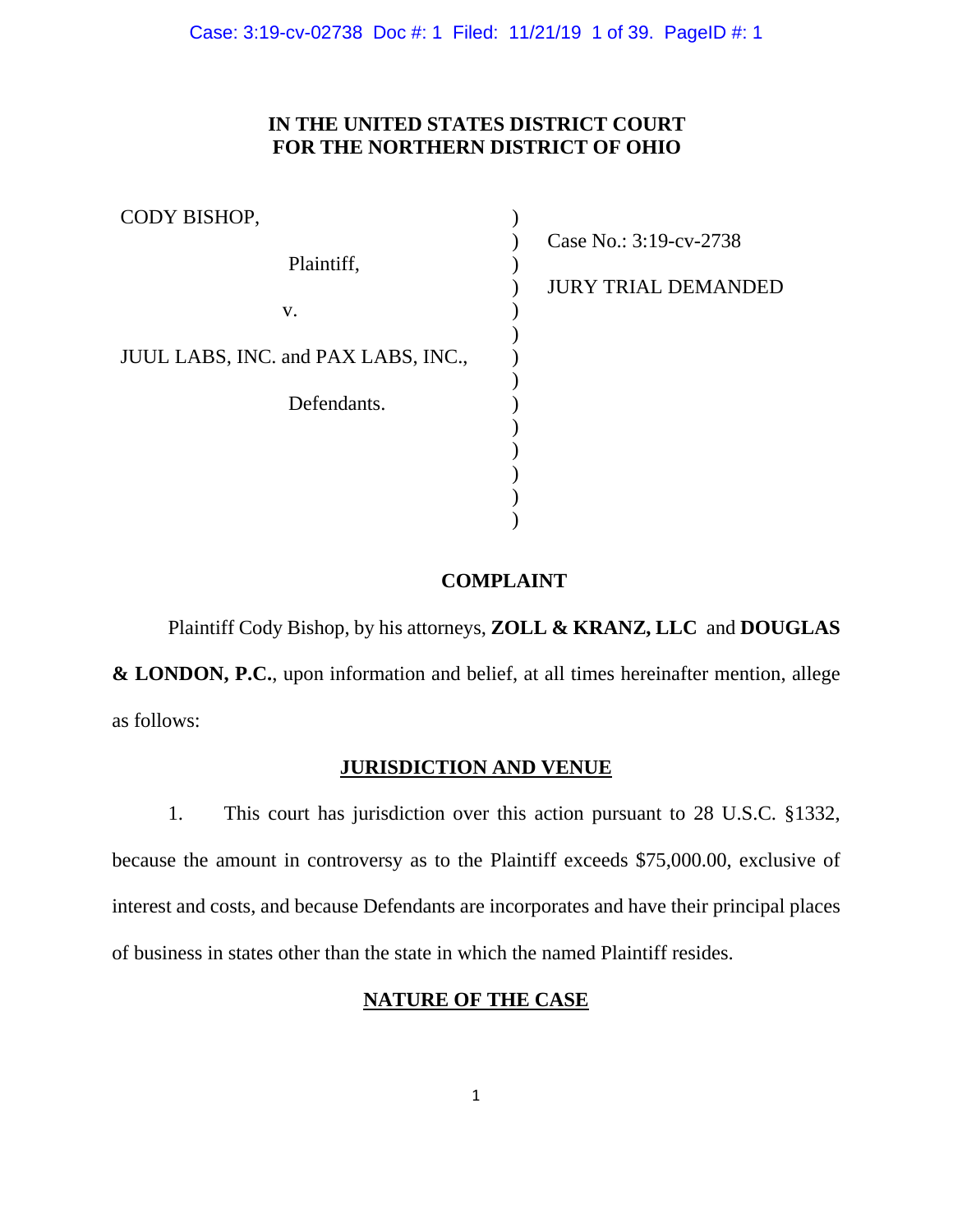#### Case: 3:19-cv-02738 Doc #: 1 Filed: 11/21/19 2 of 39. PageID #: 2

2. This action is brought on behalf of Plaintiff, CODY BISHOP, who used JUUL, an Electronic Nicotine Delivery System ("ENDS") that produces an aerosol vapor that is inhaled by users. The JUUL is comprised of the JUUL Device and the JUUL Pod. The JUUL device is a closed system that contains a rechargeable battery, temperature regulator, and light and sensor system. The JUUL Pod is a replaceable cartridge that contains an atomizer and a salt-based nicotine solution.

3. Defendants JUUL LABS, INC. and PAX LABS, INC. (hereinafter referred to as "Defendants") designed, researched, manufactured, tested, advertised, promoted, marketed, sold, and distributed JUUL.

4. When warning of safety and risks of JUUL, Defendants negligently and/or fraudulently represented to Plaintiff and the public in general, that JUUL did not create a high risk of nicotine addiction in adolescents.

5. Defendants intentionally targeted adolescents in their marketing campaigns and through the production of flavored JUUL Pods that concealed the nicotine content contained in the JUUL Pods.

6. Defendants knowingly and/or intentionally sold JUUL Pods to minors through the use of an internet sales platform.

7. Defendants failed to place a nicotine warning on the packaging of JUUL until August 2018.

8. As a result of the foregoing acts and omissions, the Plaintiff was and still is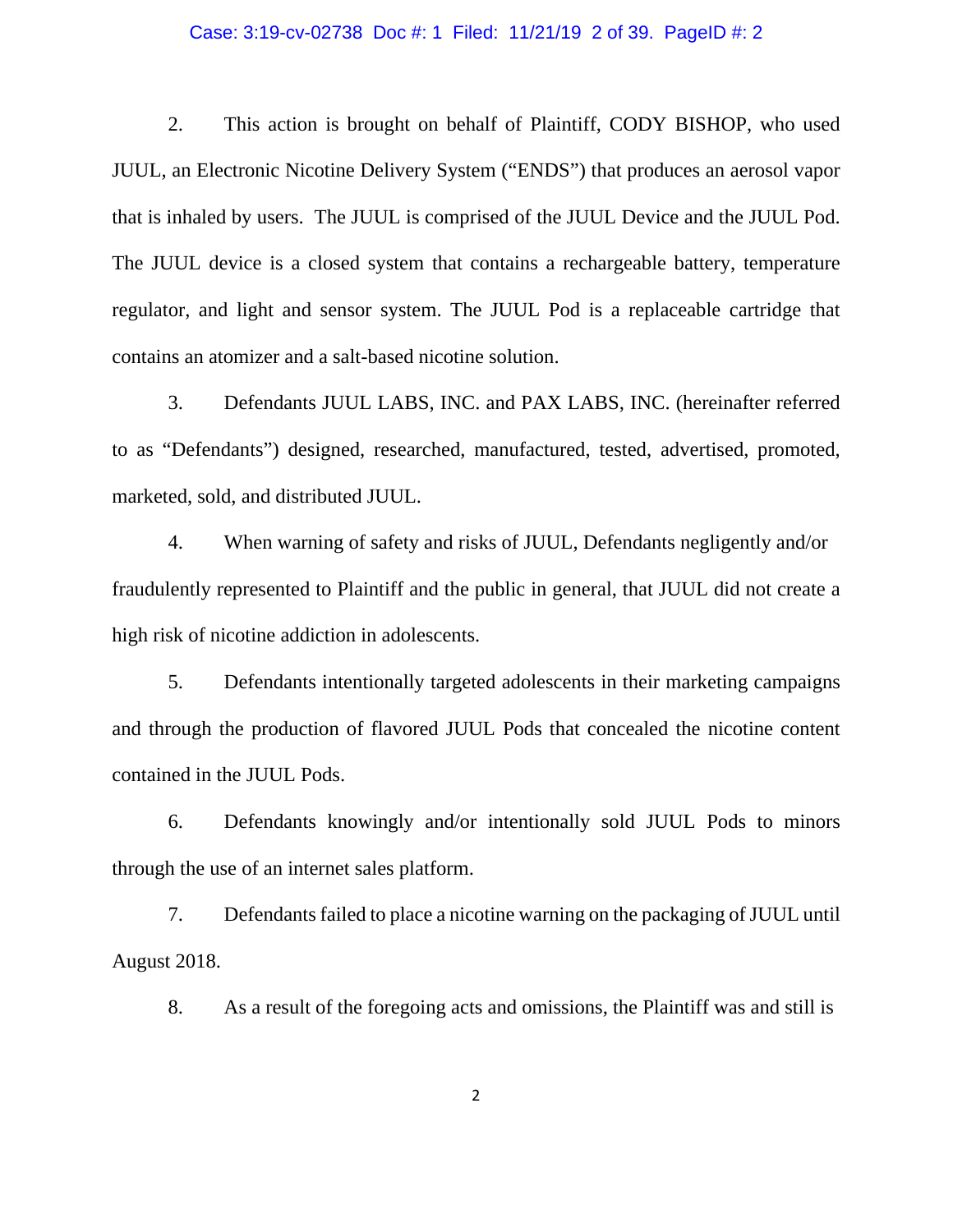#### Case: 3:19-cv-02738 Doc #: 1 Filed: 11/21/19 3 of 39. PageID #: 3

caused to suffer serious and dangerous side effects including *inter alia* nicotine addiction, as well as other severe and personal injuries which are lasting in nature, including diminished enjoyment of life, as well as the need for lifelong treatment for addiction, monitoring, and/or medications, and fear of developing other health consequences. Plaintiff herein has sustained certain of the above health consequences due to Plaintiff's use of JUUL.

9. Defendants concealed their knowledge of the nicotine content and other harmful chemicals contained in JUUL from the Plaintiff and the public in general.

10. Consequently, Plaintiff seeks compensatory damages as a result of Plaintiff's use of JUUL, which has caused Plaintiff to suffer from nicotine addiction, as well as other severe and personal injuries which are permanent and lasting in nature, physical pain and mental anguish, including diminished enjoyment of life, as well as the need for lifelong medical treatment, monitoring and/or medications, and fear of developing other health consequences.

## **PARTY PLAINTIFF**

11. Plaintiff, CODY BISHOP, is a citizen of the United States of America, and is a resident of the State of Ohio.

12. Plaintiff, CODY BISHOP, was born on November 22, 1999.

13. Plaintiff, CODY BISHOP, first began using JUUL in or about 2017, and used JUUL up through the present.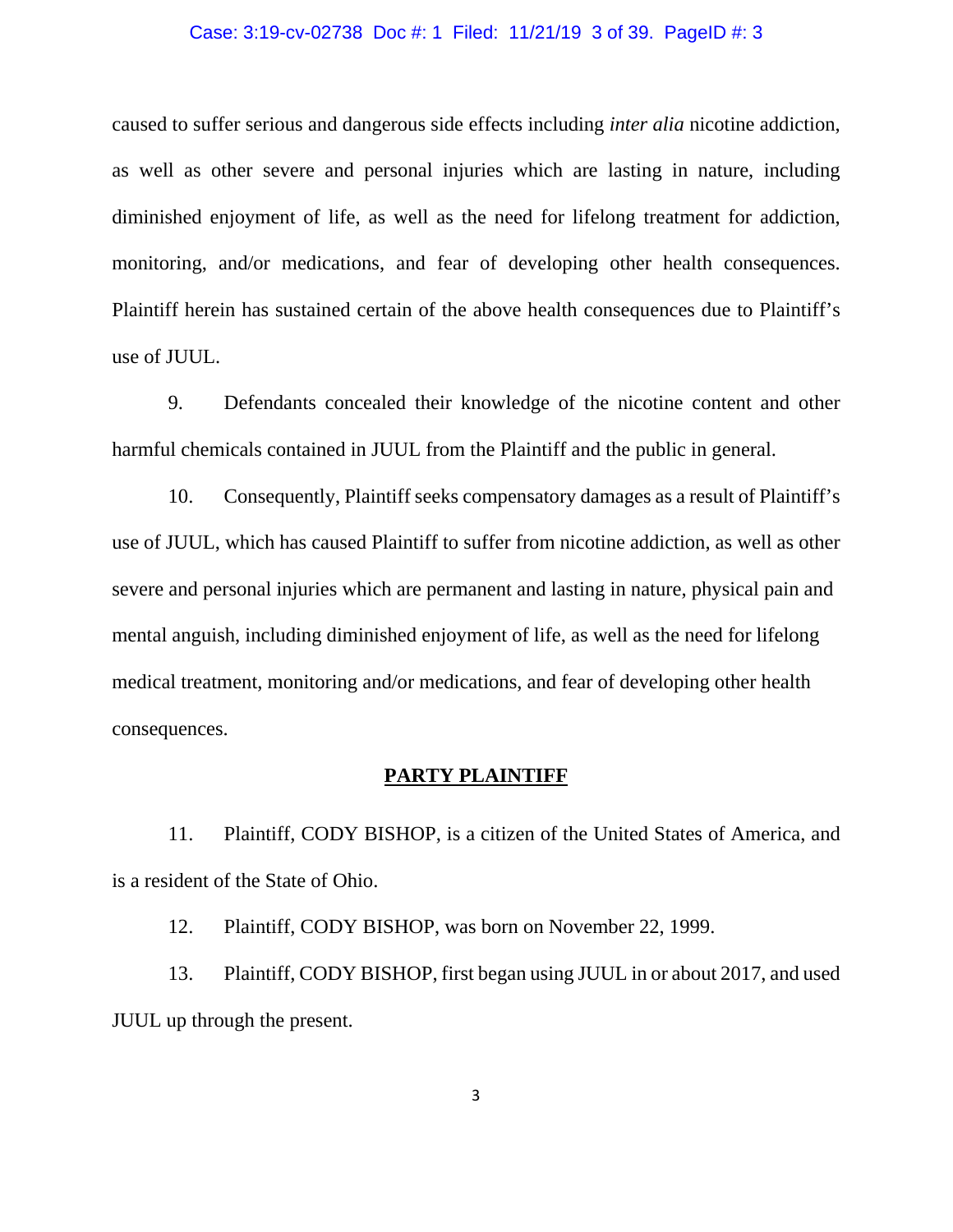#### Case: 3:19-cv-02738 Doc #: 1 Filed: 11/21/19 4 of 39. PageID #: 4

14. As a result of using Defendants' JUUL, Plaintiff CODY BISHOP was caused to suffer from nicotine addiction and was caused to sustain severe and permanent personal injuries, pain, suffering, and emotional distress.

15. The injuries and damages sustained by Plaintiff, CODY BISHOP, were caused by Defendants' JUUL and/or the conduct and actions and/or omissions of the Defendants herein.

### **PARTY DEFENDANTS**

16. Upon information and belief, Defendant PAX LABS, INC. is a privately held Delaware corporation with a principal place of business in California.

17. JUUL was brought to the market in 2015. PAX LABS, INC. applied for and holds the patent associated with JUUL under U.S. Patent No. 9,215,895.

18. Upon information and belief Defendant PAX LABS, INC. has transacted and conducted business in the State of Ohio.

19. Upon information and belief, Defendant PAX LABS, INC. has derived substantial revenue from goods and products used in the State of Ohio.

20. Upon information and belief, Defendant, PAX LABS, INC., expected or should have expected its acts to have consequence within the United States of America and the State of Ohio, and derived substantial revenue from interstate commerce within the United States and the State of Ohio, more particularly.

21. Upon information and belief, and at all relevant times, Defendant, PAX LAB, INC., was in the business of and did design, research, manufacture, test, advertise, promote,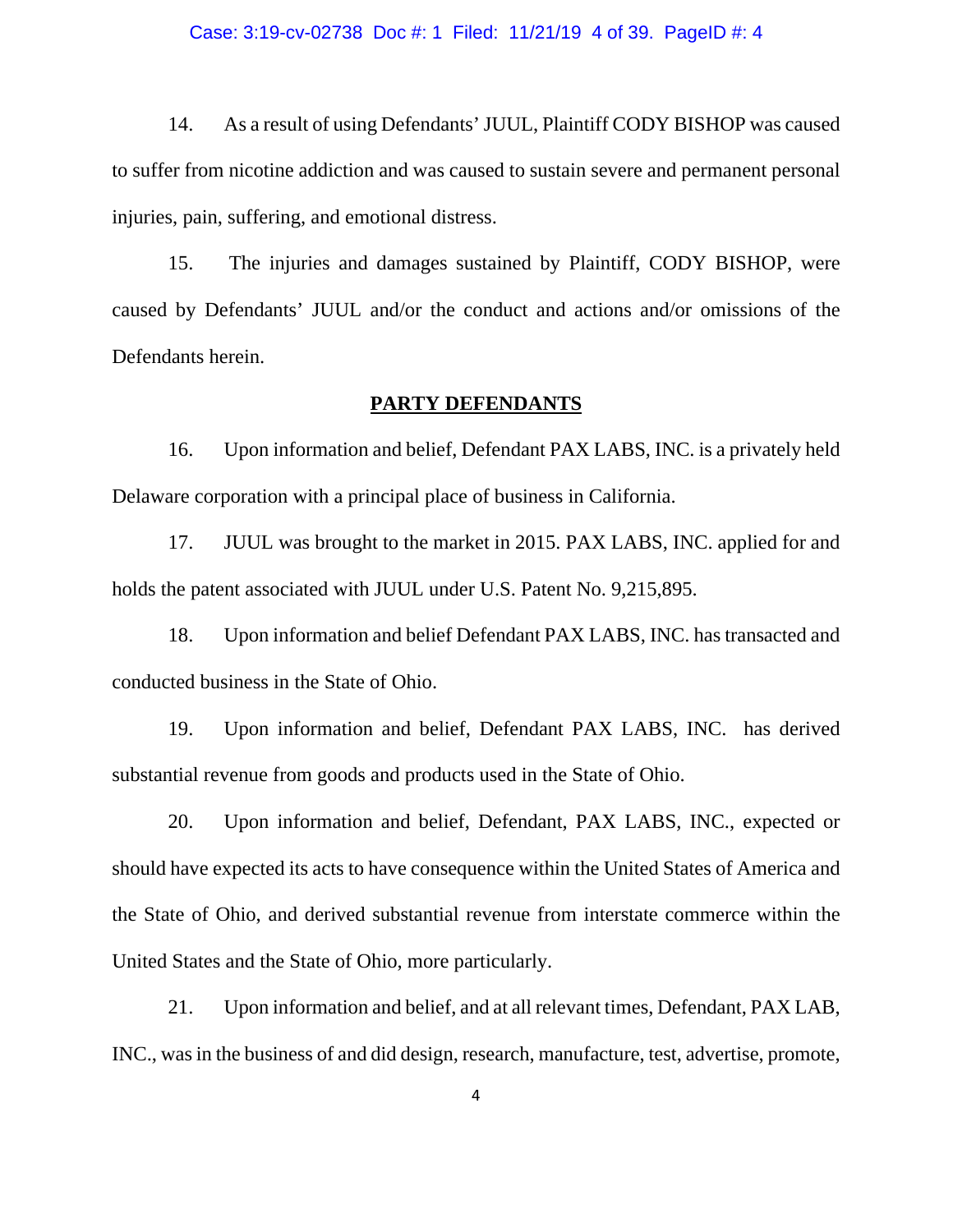#### Case: 3:19-cv-02738 Doc #: 1 Filed: 11/21/19 5 of 39. PageID #: 5

market, sell, and distribute JUUL for use as an ENDS.

22. Upon information and belief, Defendant JUUL LABS, INC. is a privately held Delaware corporation with a principal place of business in California. JUUL LABS, INC. was part of its parent company PAX LABS, INC. until 2017, when JUUL LABS, INC. became its own entity.

23. Upon information and belief Defendant JUUL LABS, INC. has transacted and conducted business in the State of Ohio.

24. Upon information and belief, Defendant JUUL LABS, INC. has derived substantial revenue from goods and products used in the State of Ohio.

25. Upon information and belief, Defendant, JUUL LABS, INC., expected or should have expected its acts to have consequence within the United States of America and the State of Ohio, and derived substantial revenue from interstate commerce within the United States and the state of Ohio, more particularly.

26. Upon information and belief, and at all relevant times, Defendant, JUUL LABS, INC., was in the business of and did design, research, manufacture, test, advertise, promote, market, sell, and distribute JUUL for use as an ENDS.

### **FACTUAL BACKGROUND**

27. At all relevant times, Defendants were in the business of and did design, research, manufacture, test, advertise, promote, market, sell and distribute JUUL.

28. PAX LABS, INC. applied for and holds the patent associated with JUUL under U.S. Patent No. 9,215,895.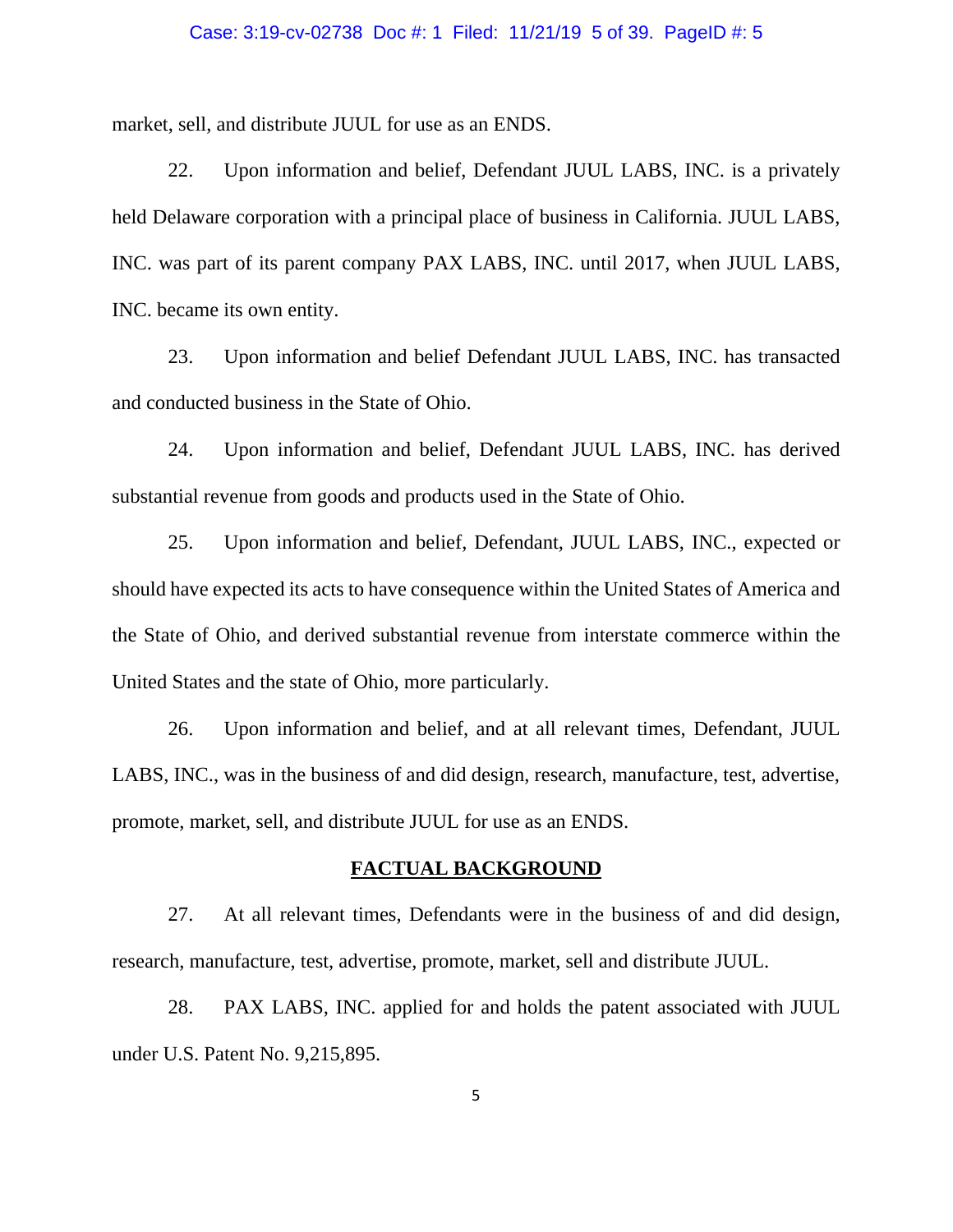#### Case: 3:19-cv-02738 Doc #: 1 Filed: 11/21/19 6 of 39. PageID #: 6

29. Defendants launched JUUL in the United States in 2015.

30. JUUL delivers a level of nicotine to the bloodstream as high or higher than traditional combustible cigarettes. (Bowen A XC, Inventor; PAX Labs, Inc., assignee. Nicotine Salt Formulations for Aerosol Devices and Methods Thereof. U.S. Patent 9,215,895).

31. Defendants launched an extensive marketing campaign which included advertisements directly targeted towards adolescents and minors. Defendants targeted social media platforms and sponsored events primarily attended by teenagers.

32. Defendants' advertising campaign focused on "vaporized" rather than smoking, misleading adolescents about the products purpose – to deliver nicotine to the blood stream at the same rate as combustible cigarettes. The advertisements showed healthy, attractive young men and women using JUUL. The advertisements focused on the colorful devices and variety of flavors with no mention of the nicotine content.

33. A study performed at Stanford University found that JUUL's marketing "was patently youth oriented." Robert K. Jackler, MD. *JUUL Advertising Over its First Three Years on the Market. (January 31, 2019).* The study focused on the similarities between JUUL marketing and the early marketing of cigarettes, such as the use of young models and hosting youth-oriented events.

34. Defendants particularly targeted social media platforms used by adolescents, such as Instagram, Facebook, and Twitter. Defendants also launched email campaigns that directly emailed advertisements to consumers, particularly minors.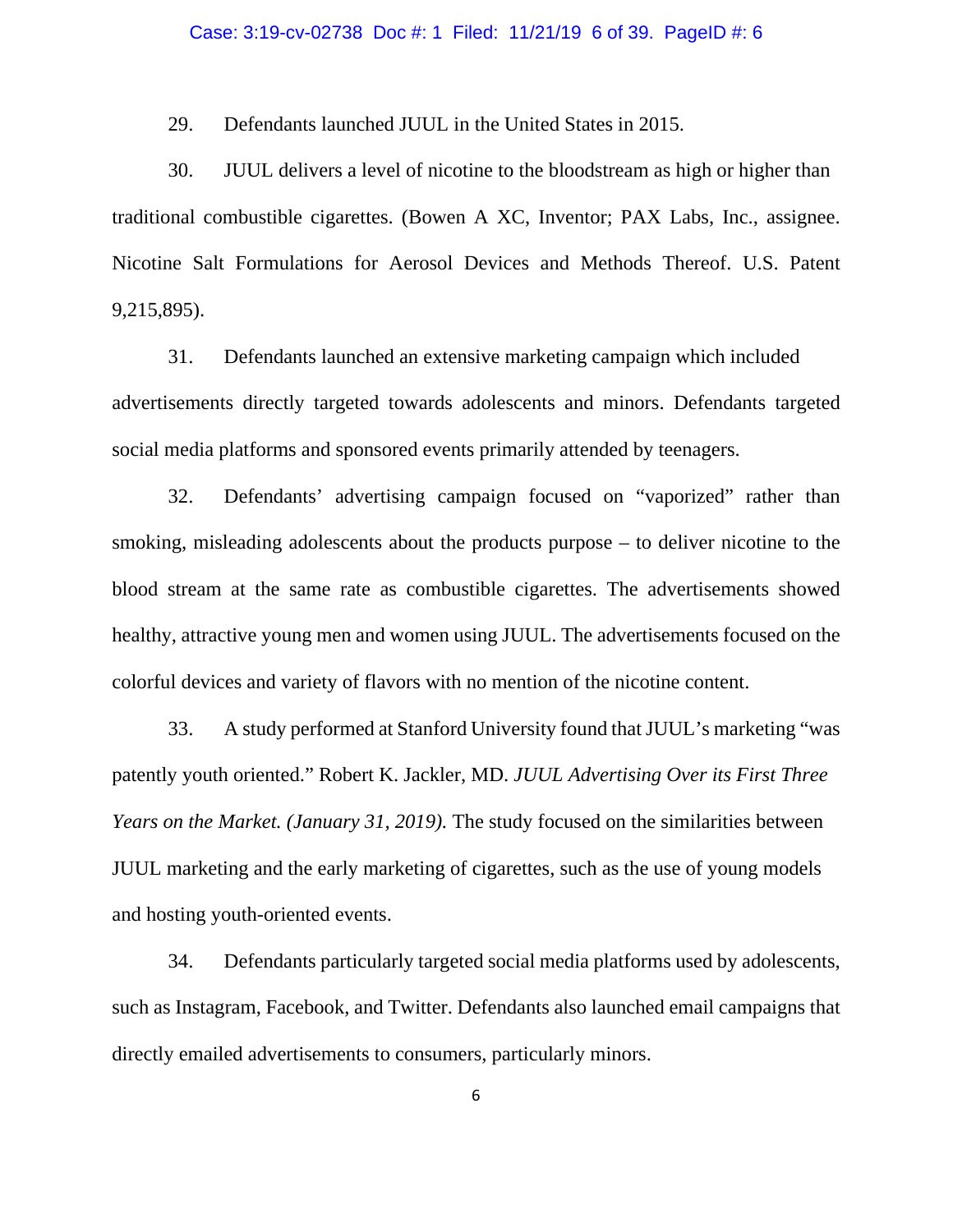#### Case: 3:19-cv-02738 Doc #: 1 Filed: 11/21/19 7 of 39. PageID #: 7

35. Defendants hired attractive young people to pose as models in their advertisements and to hand out free JUULS at events attended by adolescents, such as movie and music festivals. These models were seen wearing clothing styles attributable to teenagers and adolescents.

36. The advertisements typically featured these young models at social events and dance clubs, sharing JUUL with their friends and partners.

37. Defendants hired social media influencers, with large adolescent followings, to promote JUUL on their social media platforms.

38. JUUL hosted multiple events and parties that featured youth-oriented music, free "tastings" of JUUL, and free samples of JUUL.

39. Following the advertising campaign in 2015, JUUL began trending on social media platforms, with adolescents and minors taking videos and pictures using their JUUL. Videos of adolescents "vaping" or "JUULing" became a social media craze.

40. The FTC has made it illegal to advertise products in a deceptive or misleading manner. Federal Trade Commission Act 15 U.S. Code §45.

41. The FTC has further noted the importance of practicing truth in advertising to adolescents by passing the Children's Online Privacy Protection Act.

42. The Act makes it illegal to use unfair or deceptive acts and practices with children's information online, such as contacting a child through email without the parent's permission. Children's Online Privacy Protection Act 15 U.S. Code 15 U.S. Code §6502, et seq.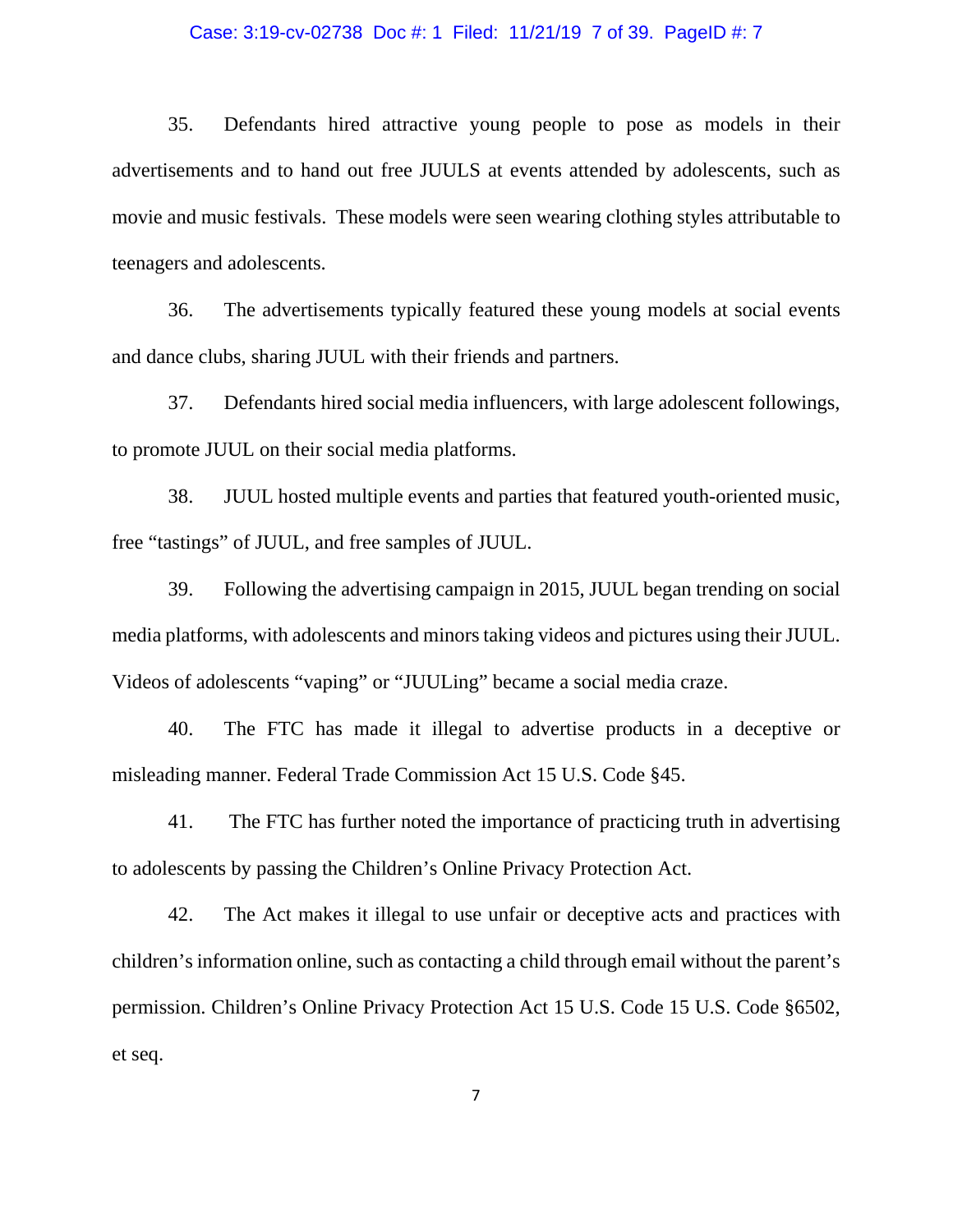#### Case: 3:19-cv-02738 Doc #: 1 Filed: 11/21/19 8 of 39. PageID #: 8

43. Defendants failed to include nicotine content warnings on any of their products until August of 2018.

44. Defendants sold JUUL in stores and through an internet sales platform to minors.

45. As a result of Defendants' aggressive marketing efforts, the FDA found that from 2017-2018 there was a 78% increase in high schoolers who used e-cigarettes and a 48% increase in middle schoolers who used e-cigarettes.

46. A study performed by Truth Initiative revealed that adolescents were unaware of the nicotine content in JUUL.

47. Nicotine addiction is a serious injury recognized by the medical community in the Diagnostic and Statistical Manual ("DSM"), categorized by "a problematic pattern of tobacco use, leading to clinically significant impairment or distress." *American Psychiatric Association.* (2013), *Diagnostic and Statistical Manual of Mental Disorders*   $(5<sup>th</sup>$  ed.).

48. The DSM also notes the difficulty of ceasing use of nicotine through nicotine withdrawal. Nicotine withdrawal is categorized by irritability, anxiety, difficulty concentrating, restlessness, decreased heart rate, increased appetite or weight gain, dysphoric or depressed mood, and insomnia. *American Psychiatric Association.* (1994), *Diagnostic and Statistical Manual of Mental Disorders* (4<sup>th</sup> ed.).

49. Prior to and/or at the time of Plaintiff's use of JUUL, Plaintiff became aware of the promotional and/or marketing materials described herein.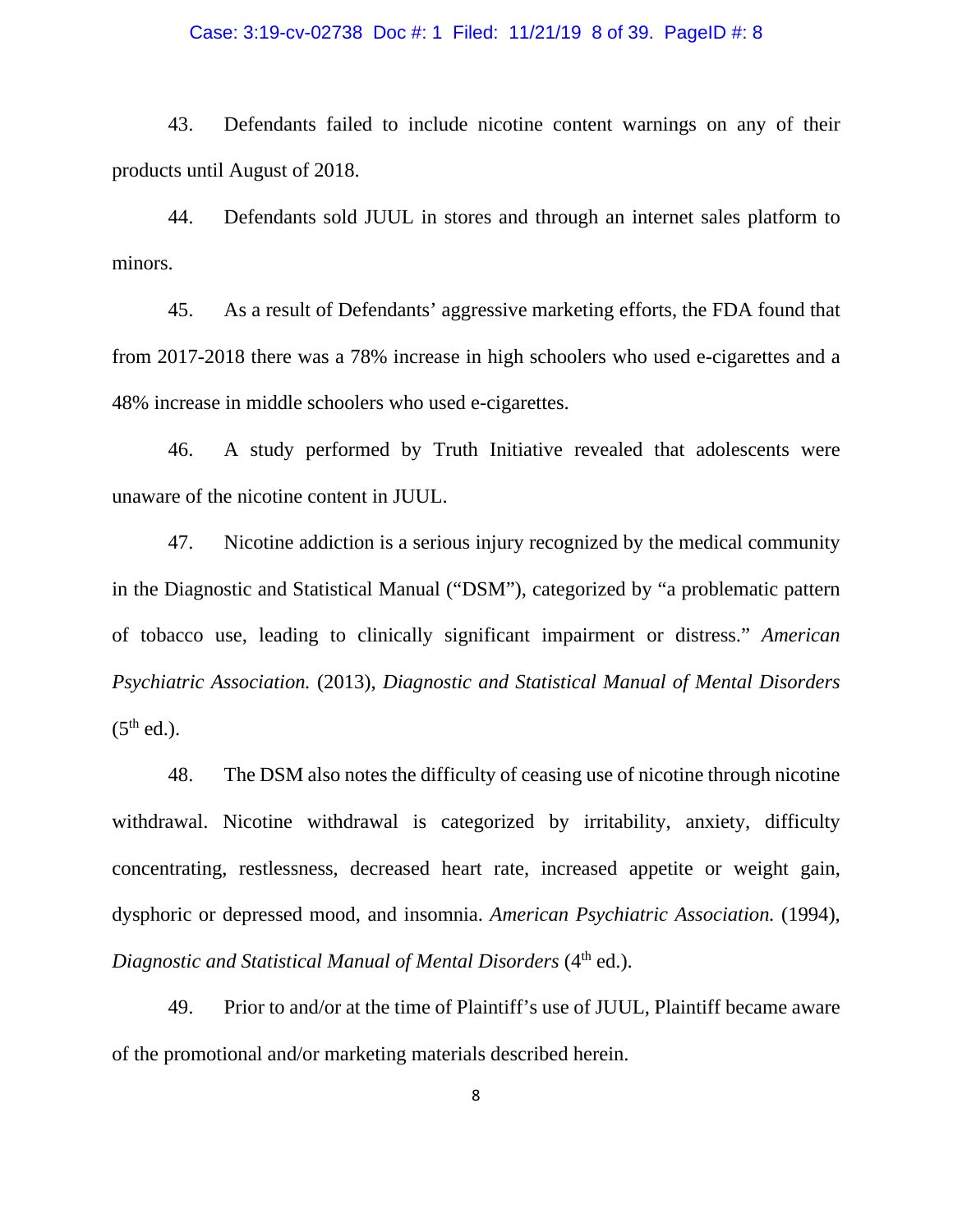#### Case: 3:19-cv-02738 Doc #: 1 Filed: 11/21/19 9 of 39. PageID #: 9

50. Upon information and belief, Defendants made, distributed, marketed, and sold JUUL without adequate warning to Plaintiff and the general public that JUUL presented a risk of nicotine addiction and a markedly increased risk of nicotine addiction in adolescents until August 2018.

51. Upon information and belief, Defendants ignored the association between the use of JUUL and the risk of developing nicotine addiction.

52. By reason of the foregoing acts and omissions, the Plaintiff was caused to suffer from nicotine addiction, as well as other severe and personal injuries which are permanent and lasting in nature, physical pain and mental anguish, including diminished enjoyment of life, as well as the need for lifelong medical treatment, monitoring and/or medications, and fear of developing any of the above named health consequences.

53. Plaintiff has endured and continues to suffer the mental anguish and psychological trauma of living with the knowledge that Plaintiff has suffered serious and dangerous side effects including, *inter alia* nicotine addiction, as well as other severe and personal injuries which are permanent and lasting in nature, physical pain and mental anguish, including diminished enjoyment of life, as well as the need for lifelong medical treatment, and monitoring and/or medications.

54. By reason of the foregoing, Plaintiff has been severely and permanently injured, and will require constant and continuous medical monitoring and treatment than prior to Plaintiff's use of Defendants' JUUL.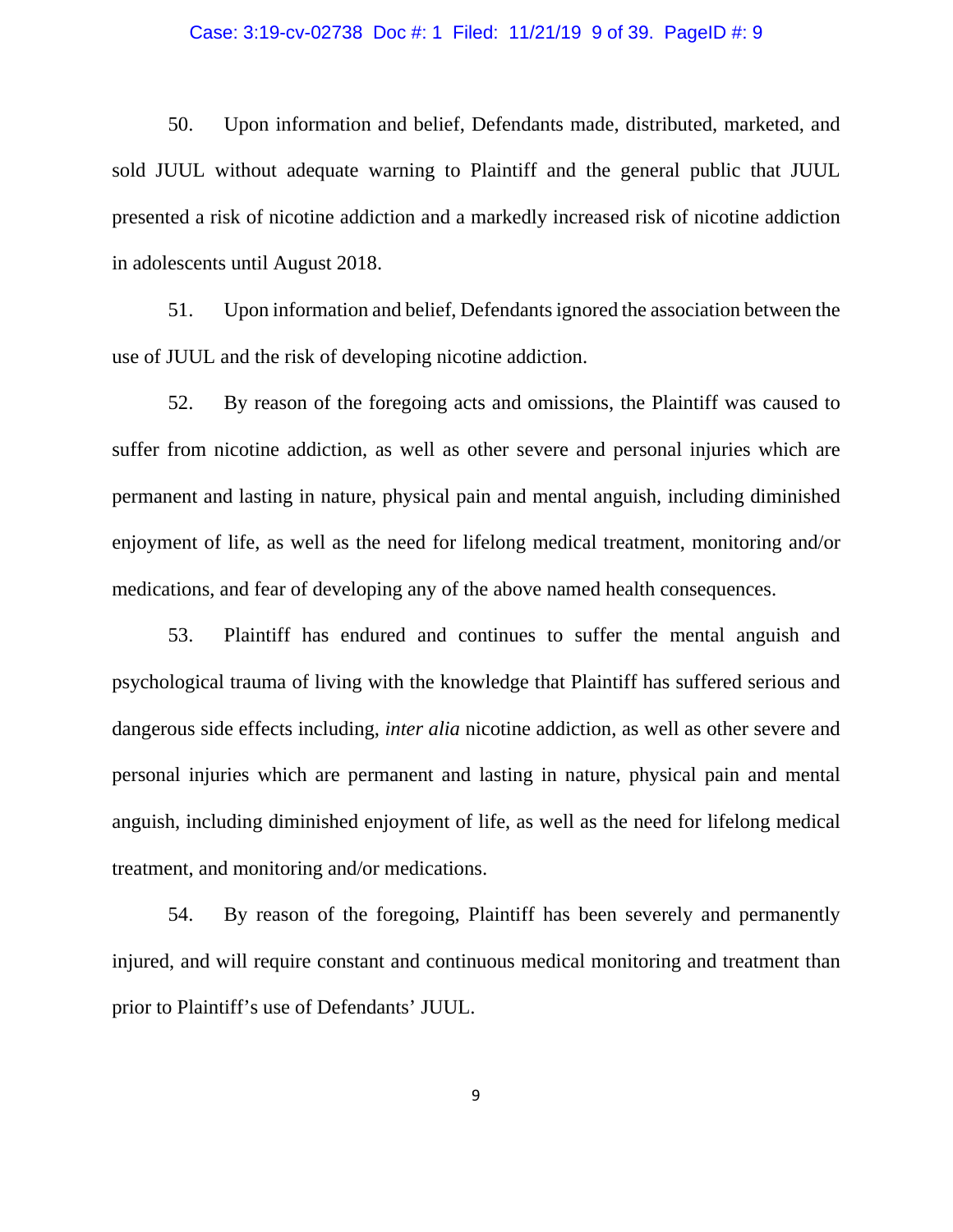# **FIRST CAUSE OF ACTION AS AGAINST THE DEFENDANTS (NEGLIGENCE)**

55. Plaintiff repeats, reiterates and realleges each and every allegation of this Complaint contained in each of the foregoing paragraphs inclusive, with the same force and effect as if more fully set forth herein.

56. Defendants had a duty to exercise reasonable care in the designing, manufacturing, marketing, supplying, promoting, packaging, sale and/or distribution of JUUL into the stream of commerce, including a duty to assure that the product would not cause users to suffer unreasonable, dangerous side effects.

57. Defendants failed to exercise ordinary care in the designing, manufacturing, marketing, supplying, promoting, packaging, sale, testing, quality assurance, quality control, and/or distribution of JUUL into interstate commerce in that Defendants knew or should have known that using JUUL created a high risk of unreasonable, dangerous side effects, including, nicotine addiction in minors, as well as other severe and personal injuries which are permanent and lasting in nature, physical pain and mental anguish, including diminished enjoyment of life, as well as the need for lifelong medical treatment, and monitoring and/or medications.

58. The negligence of the Defendants, their agents, servants, and/or employees, included but was not limited to the following acts and/or omissions:

> (a) Negligently failing to adequately and correctly warn the Plaintiff and the public of the dangers of JUUL;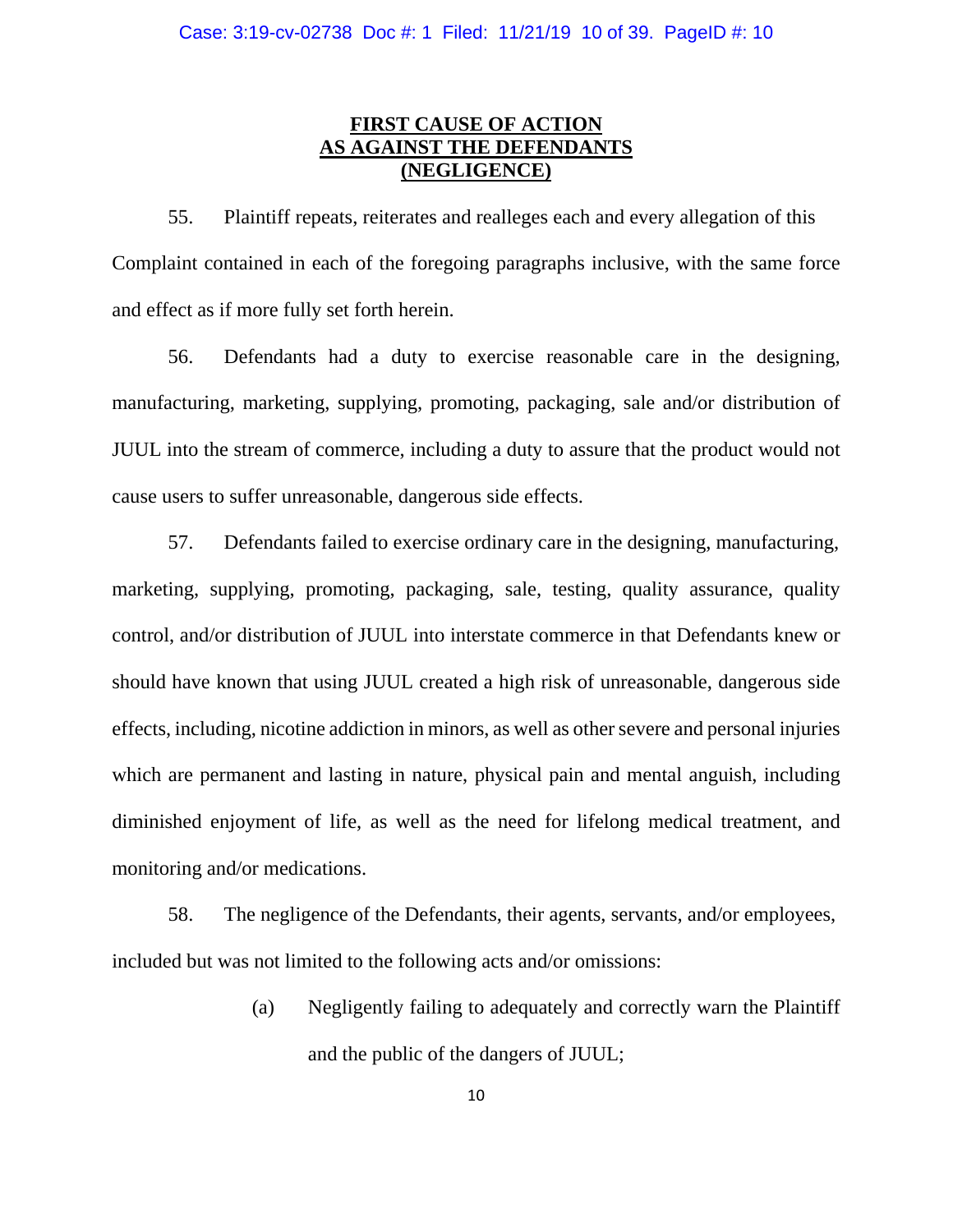- (b) Negligently advertising and recommending the use of JUUL to minors with sufficient knowledge as to its dangerous propensities;
- (c) Negligently designing JUUL in a manner which was dangerous to its users;
- (d) Negligently manufacturing JUUL in a manner which was dangerous to its users;
- (e) Negligently producing JUUL in a manner which was dangerous to its users;
- (f) Negligently assembling JUUL in a manner which was dangerous to its users;
- (g) Concealing information from the Plaintiff in knowing that JUUL was unsafe, dangerous, and/or contained a higher risk of nicotine addiction in adolescents;

59. Defendants were negligent in the designing, researching, supplying, manufacturing, promoting, packaging, distributing, testing, advertising, warning, marketing and sale of JUUL in that they:

> (a) Failed to accompany their product with proper and/or accurate warnings regarding all possible adverse side effects associated with the use of JUUL;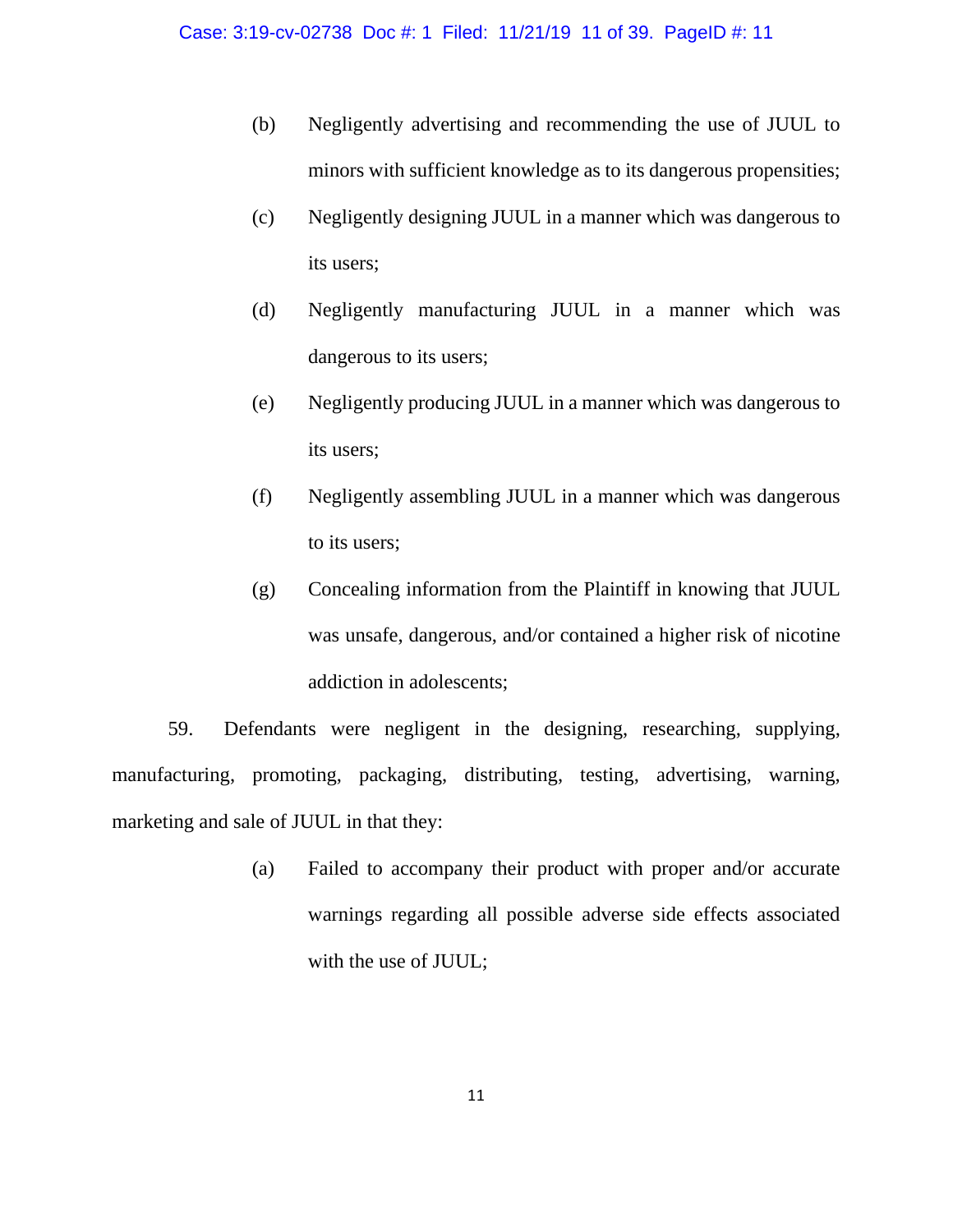- (b) Failed to accompany their product with accurate warnings regarding the risks of all possible adverse side effects concerning JUUL;
- (c) Failed to warn Plaintiff of the severity and duration of such adverse effects, as the warnings given did not accurately reflect the symptoms, or severity of the side effects;
- (d) Failed to accompany their product with proper and/or accurate warnings regarding the high nicotine content in JUUL;
- (e) Failed to restrict sale of the JUUL to non-minors, with knowledge that minors were using and purchasing JUUL;
- (f) Were otherwise careless and/or negligent.

60. Despite the fact that Defendants knew or should have known that JUUL caused unreasonably dangerous side effects, Defendants continued and continue to market, manufacture, distribute and/or sell JUUL to minor consumers, including the Plaintiff.

61. Defendants knew or should have known that consumers such as the Plaintiff would foreseeably suffer injury as a result of Defendants' failure to exercise ordinary care, as set forth above.

62. Defendants' negligence was the proximate cause of Plaintiff's injuries, harm and economic loss which Plaintiff suffered and/or will continue to suffer.

63. As a result of the foregoing acts and omissions, the Plaintiff was caused to suffer serious and dangerous side effects including, addiction to nicotine, as well as other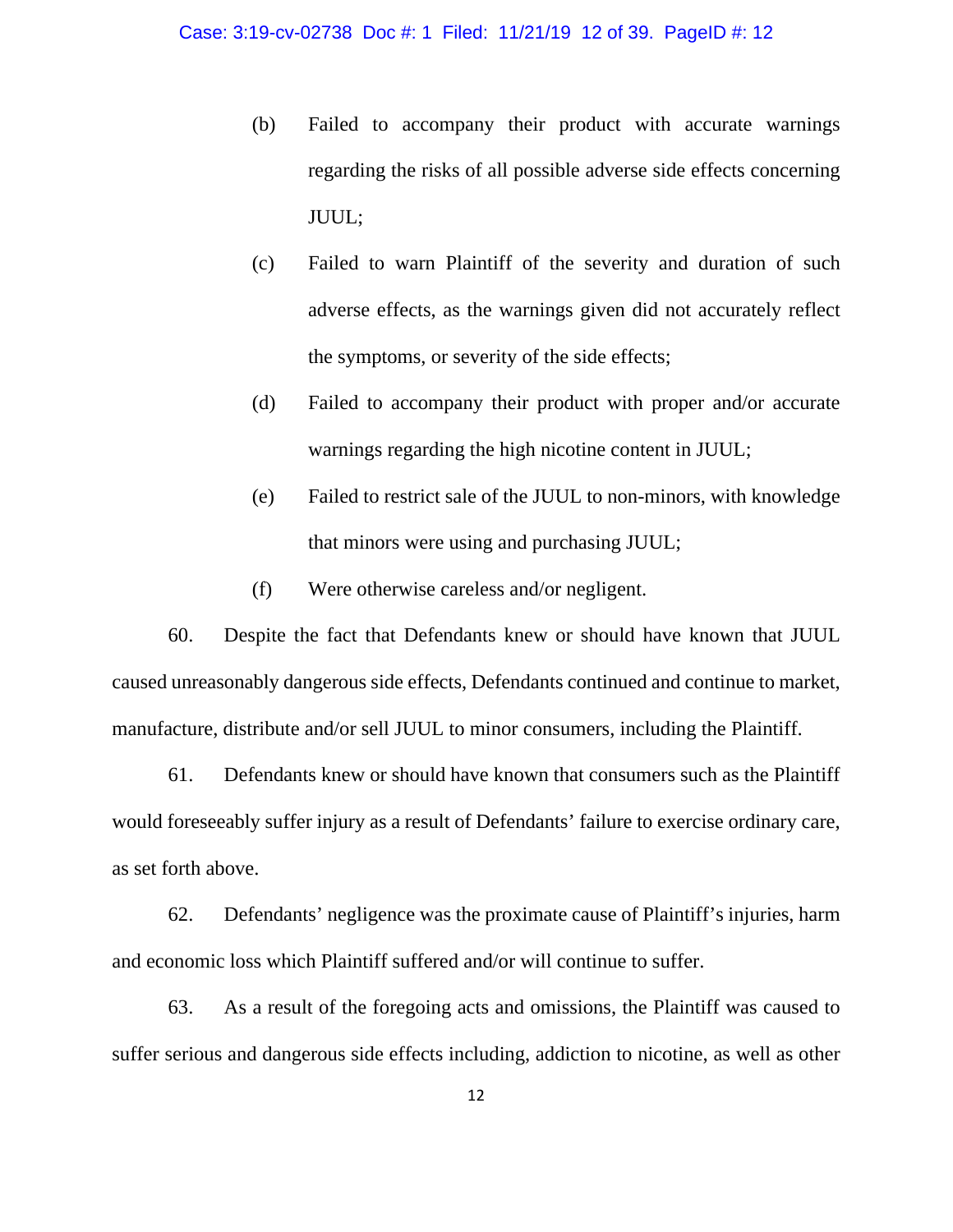#### Case: 3:19-cv-02738 Doc #: 1 Filed: 11/21/19 13 of 39. PageID #: 13

severe and personal injuries which are permanent and lasting in nature, physical pain and mental anguish, including diminished enjoyment of life, as well as the need for lifelong medical treatment, monitoring and/or medications.

64. As a result of the foregoing acts and omissions the Plaintiff requires and/or will require more health care and services and did incur medical, health, incidental and related expenses. Plaintiff is informed and believes and further alleges that Plaintiff will in the future be required to obtain further medical and/or hospital care, attention, and services.

# **SECOND CAUSE OF ACTION AS AGAINST THE DEFENDANTS (NEGLIGENCE** *PER SE***)**

65. Plaintiff repeats, reiterates and realleges each and every allegation of this Complaint contained in each of the foregoing paragraphs inclusive, with the same force and effect as if more fully set forth herein.

66. Defendants violated the Federal Trade Commission Act 15 U.S. Code §45, *et seq*., and the Children's Online Privacy Act 15 U.S. Code 15 U.S. Code §6502, *et seq*.

67. These statutes are aimed at protecting consumers, such as the Plaintiff, from deceptive or misleading advertisements.

68. Defendants' acts and omissions were the proximate cause and/or a substantial factor in bringing about the harm the Plaintiff has alleged herein.

69. Plaintiff is among the class of individuals that these statutes were designed to protect.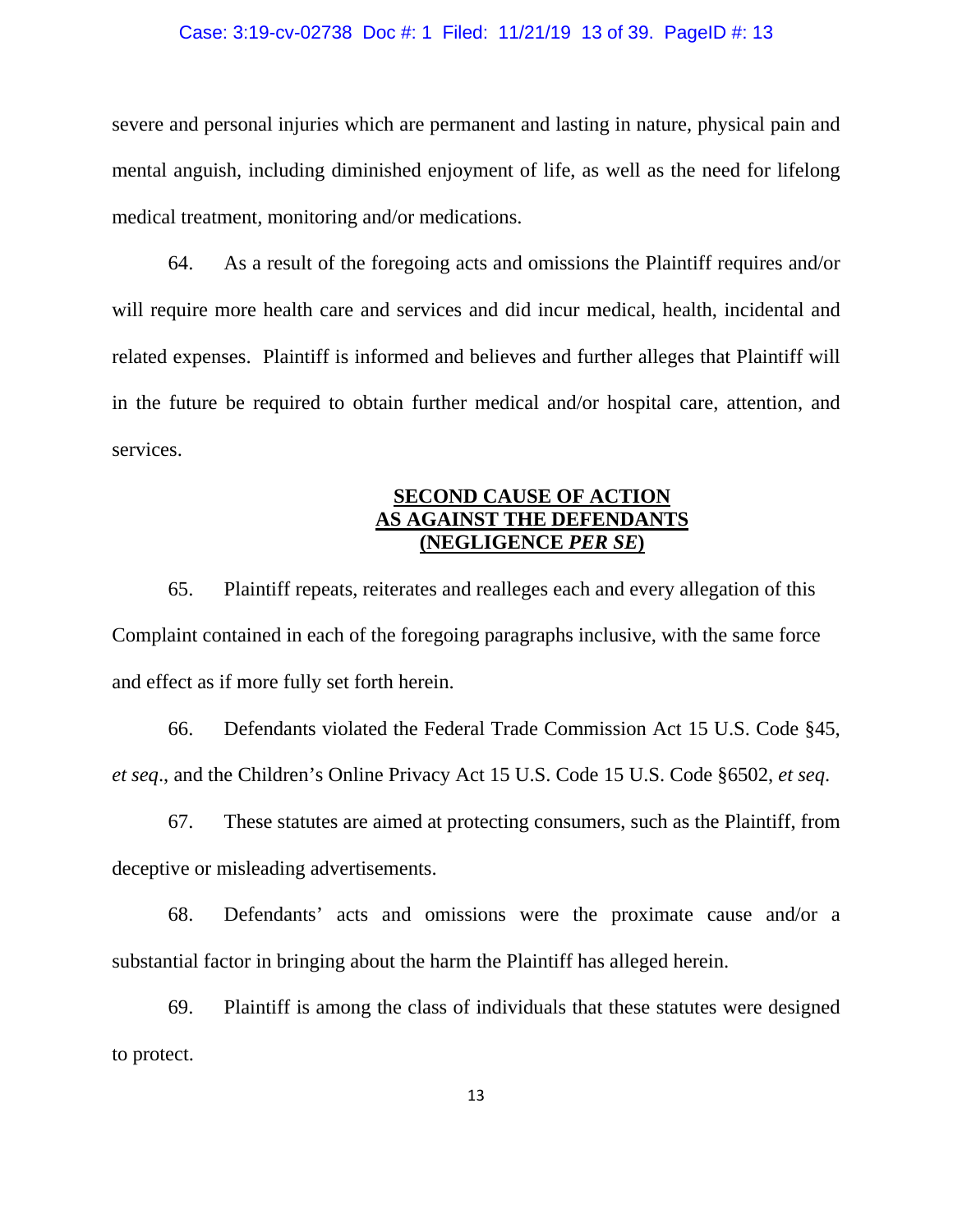#### Case: 3:19-cv-02738 Doc #: 1 Filed: 11/21/19 14 of 39. PageID #: 14

70. Plaintiff's injuries are the type that these federal statutes were intended to prevent.

71. As a result of the foregoing acts and omissions, the Plaintiff was caused to suffer serious and dangerous side effects including, addiction to nicotine, as well as other severe and personal injuries which are permanent and lasting in nature, physical pain and mental anguish, including diminished enjoyment of life, as well as the need for lifelong medical treatment, monitoring and/or medications.

72. As a result of the foregoing acts and omissions the Plaintiff requires and/or will require more health care and services and did incur medical, health, incidental and related expenses. Plaintiff is informed and believes and further alleges that Plaintiff will in the future be required to obtain further medical and/or hospital care, attention, and services.

# **THIRD CAUSE OF ACTION AS AGAINST THE DEFENDANTS (STRICT PRODUCTS LIABILITY)**

73. Plaintiff repeats, reiterates and realleges each and every allegation of this Complaint contained in each of the foregoing paragraphs inclusive, with the same force and effect as if more fully set forth herein.

74. At all times herein mentioned, the Defendants designed, researched, manufactured, tested, advertised, promoted, marketed, sold, and distributed JUUL as hereinabove described that was used by the Plaintiff.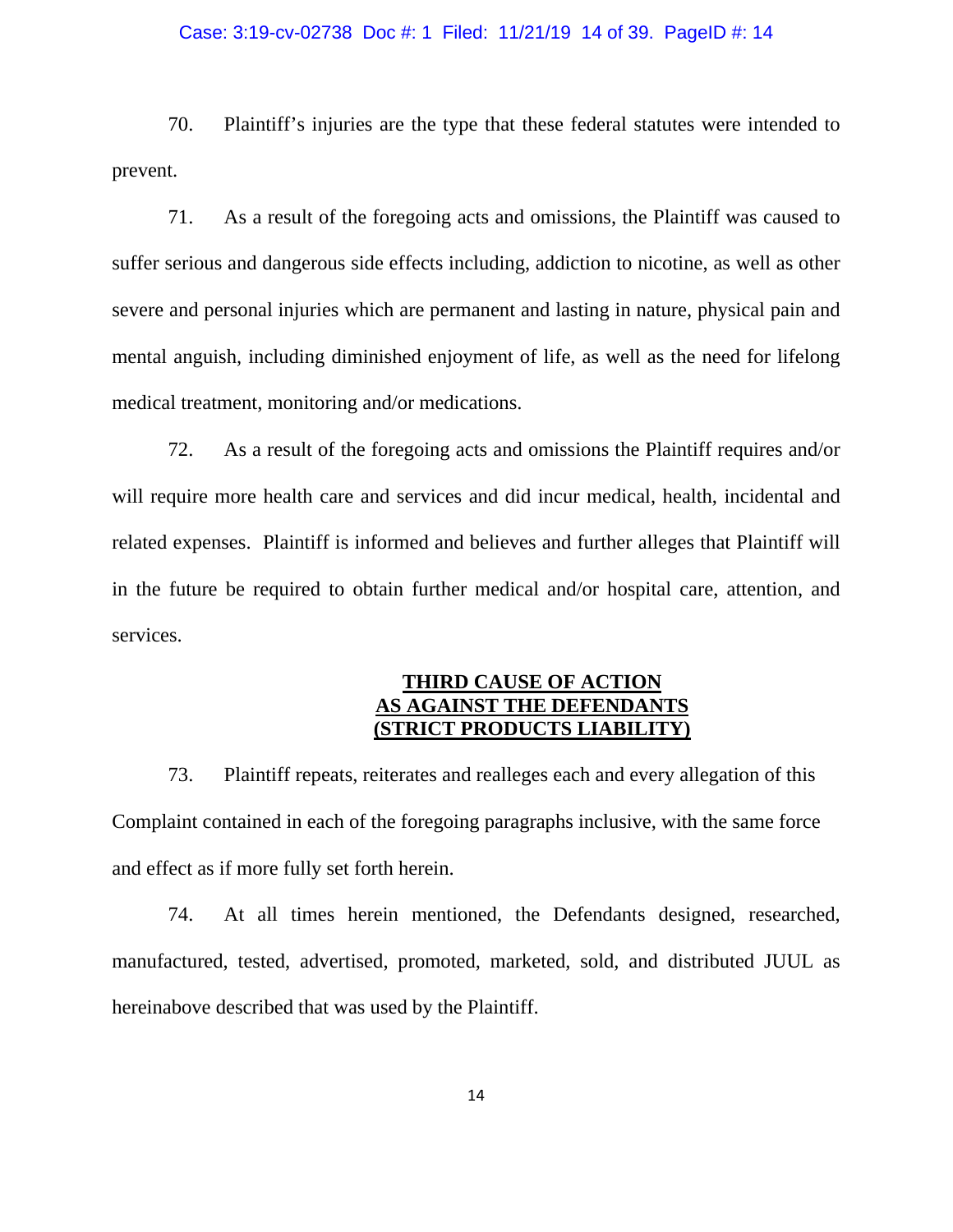#### Case: 3:19-cv-02738 Doc #: 1 Filed: 11/21/19 15 of 39. PageID #: 15

75. That JUUL was expected to and did reach the usual consumers, handlers, and persons coming into contact with said product without substantial change in the condition in which it was produced, manufactured, sold, distributed, and marketed by the Defendants.

76. At those times, JUUL was in an unsafe, defective, and inherently dangerous condition, which was dangerous to users, and in particular, the Plaintiff herein.

77. The JUUL designed, researched, manufactured, tested, advertised, promoted, marketed, sold and distributed by Defendants was defective in design or formulation in that, when it left the hands of the manufacturer and/or suppliers, the foreseeable risks exceeded the benefits associated with the design or formulation of JUUL.

78. The JUUL designed, researched, manufactured, tested, advertised, promoted, marketed, sold and distributed by Defendants was defective in design and/or formulation, in that, when it left the hands of the Defendants manufacturers and/or suppliers, it was unreasonably dangerous, and it was more dangerous than an ordinary consumer would expect.

79. At all times herein mentioned, JUUL was in a defective condition and unsafe, and Defendants knew or had reason to know that said product was defective and unsafe, especially when used in the form and manner as provided by the Defendants.

80. Defendants knew, or should have known, that at all times herein mentioned its JUUL was in a defective condition, and was and is inherently dangerous and unsafe.

81. At the time of the Plaintiff's use of JUUL, JUUL was being used for the purposes and in a manner normally intended.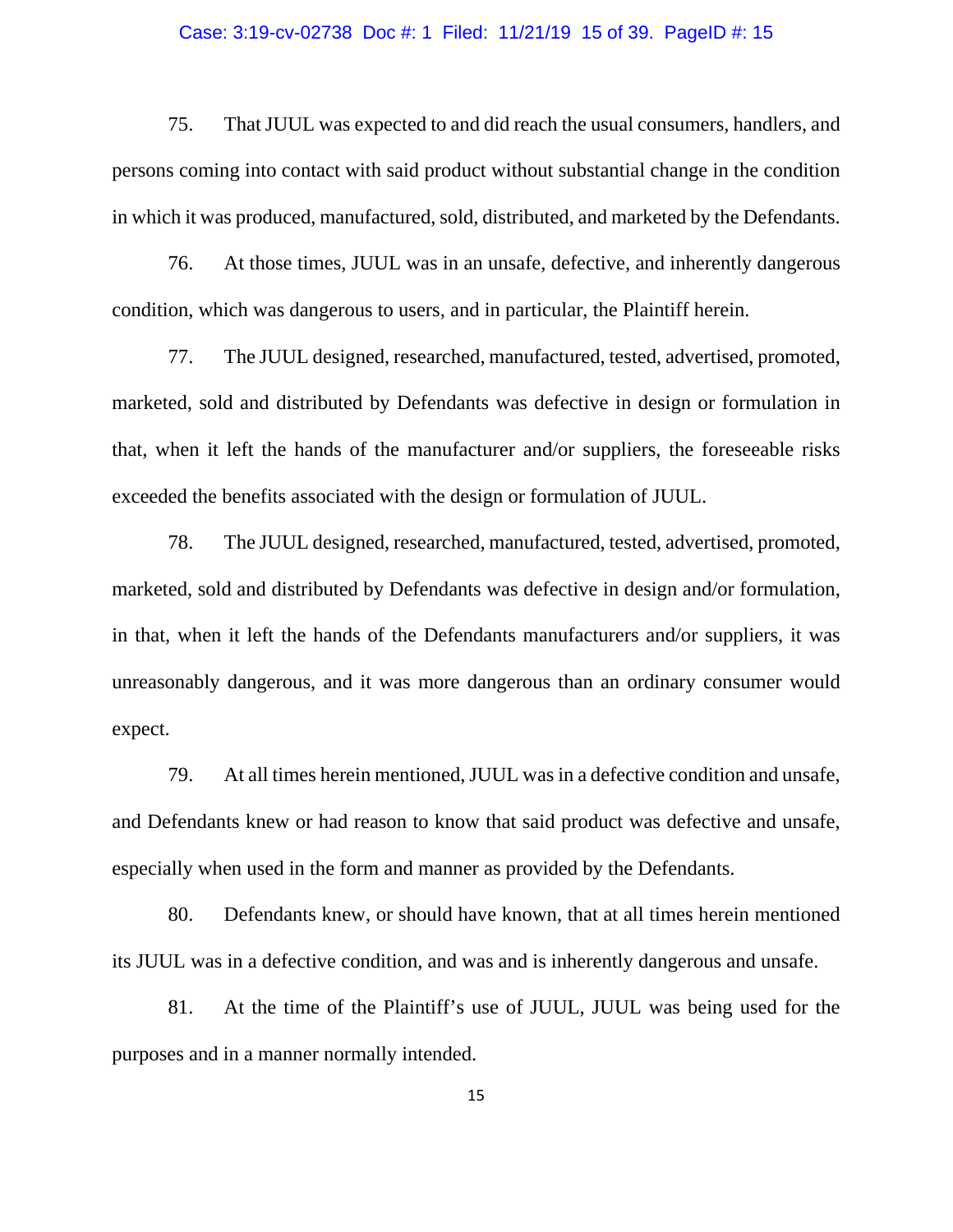#### Case: 3:19-cv-02738 Doc #: 1 Filed: 11/21/19 16 of 39. PageID #: 16

82. Defendants with this knowledge voluntarily designed its JUUL in a dangerous condition for use by the public, and in particular the Plaintiff.

83. Defendants had a duty to create a product that was not unreasonably dangerous for its normal, intended use.

84. Defendants created a product unreasonably dangerous for its normal, intended use.

85. The JUUL designed, researched, manufactured, tested, advertised, promoted, marketed, sold and distributed by Defendants was manufactured defectively in that JUUL left the hands of Defendants in a defective condition and was unreasonably dangerous to its intended users.

86. The JUUL designed, researched, manufactured, tested, advertised, promoted, marketed, sold and distributed by Defendants reached their intended users in the same defective and unreasonably dangerous condition in which the Defendants' JUUL was manufactured.

87. Defendants designed, researched, manufactured, tested, advertised, promoted, marketed, sold and distributed a defective product which created an unreasonable risk to the health of consumers and to the Plaintiff in particular, and Defendants are therefore strictly liable for the injuries sustained by the Plaintiff.

88. The Plaintiff could not, by the exercise of reasonable care, have discovered JUUL's defects herein mentioned and perceived its danger.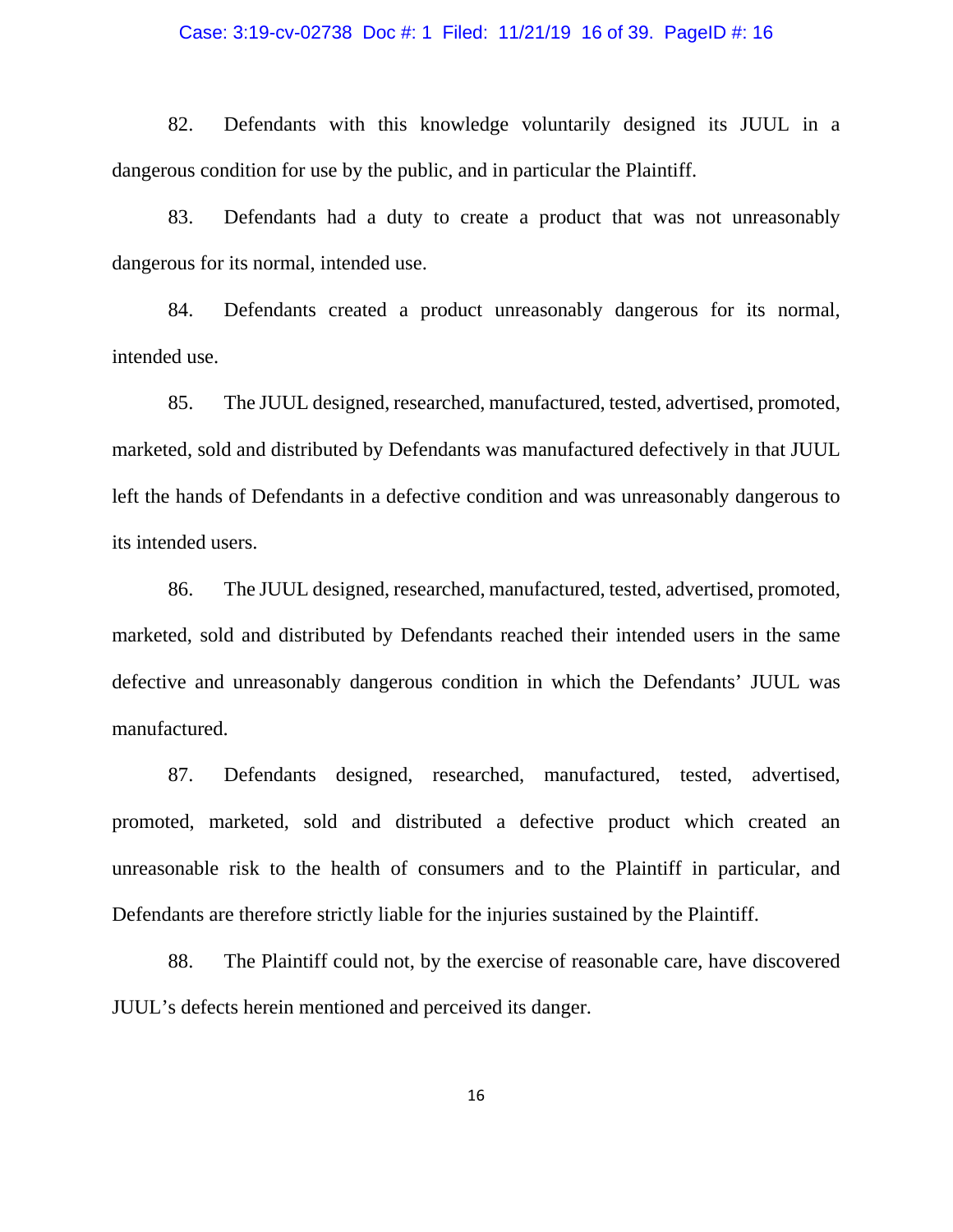#### Case: 3:19-cv-02738 Doc #: 1 Filed: 11/21/19 17 of 39. PageID #: 17

89. The JUUL designed, researched, manufactured, tested, advertised, promoted, marketed, sold and distributed by Defendants was defective due to inadequate warnings or instructions as the Defendants knew or should have known that the product created a risk of serious and dangerous side effects including, nicotine addiction, as well as other severe and personal injuries which are permanent and lasting in nature and the Defendants failed to adequately warn of said risk.

90. The JUUL designed, researched, manufactured, tested, advertised, promoted, marketed, sold and distributed by Defendants was defective due to inadequate warnings and/or inadequate testing.

91. The JUUL designed, researched, manufactured, tested, advertised, promoted, marketed, sold and distributed by Defendants was defective due to inadequate postmarketing surveillance and/or warnings because, after Defendants knew or should have known of the risks of serious side effects including, nicotine addiction, as well as other severe and permanent health consequences from JUUL, they failed to provide adequate warnings to users or consumers of the product, and continued to improperly advertise, market and/or promote their product, JUUL, to adolescents and minors.

92. By reason of the foregoing, the Defendants have become strictly liable in tort to the Plaintiff for the manufacturing, marketing, promoting, distribution, and selling of a defective product, JUUL.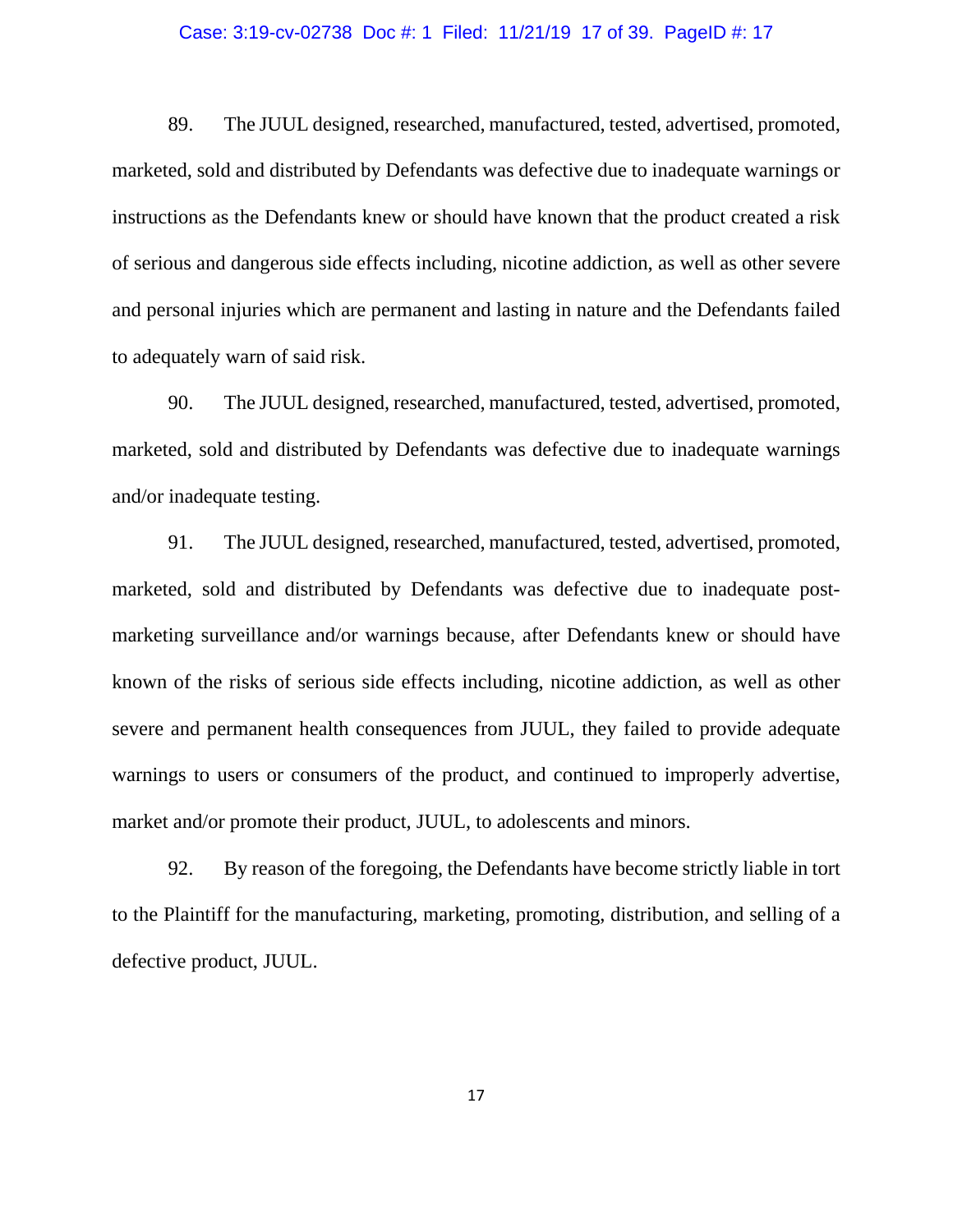#### Case: 3:19-cv-02738 Doc #: 1 Filed: 11/21/19 18 of 39. PageID #: 18

93. Defendants' defective design, manufacturing defect, and inadequate warnings of JUUL were acts that amount to willful, wanton, and/or reckless conduct by Defendants.

94. That said defects in Defendants' drug JUUL were a substantial factor in causing Plaintiff's injuries.

95. As a result of the foregoing acts and omissions, the Plaintiff was caused to suffer serious and dangerous side effects including, addiction to nicotine, as well as other severe and personal injuries which are permanent and lasting in nature, physical pain and mental anguish, including diminished enjoyment of life, as well as the need for lifelong medical treatment, monitoring and/or medications.

96. As a result of the foregoing acts and omissions the Plaintiff requires and/or will require more health care and services and did incur medical, health, incidental and related expenses. Plaintiff is informed and believes and further alleges that Plaintiff will in the future be required to obtain further medical and/or hospital care, attention, and services.

## **FOURTH CAUSE OF ACTION AS AGAINST THE DEFENDANTS (STRICT PRODUCTS LIABILITY- FAILURE TO WARN)**

97. Plaintiff repeats, reiterates and realleges each and every allegation of this Complaint contained in each of the foregoing paragraphs inclusive, with the same force and effect as if more fully set forth herein.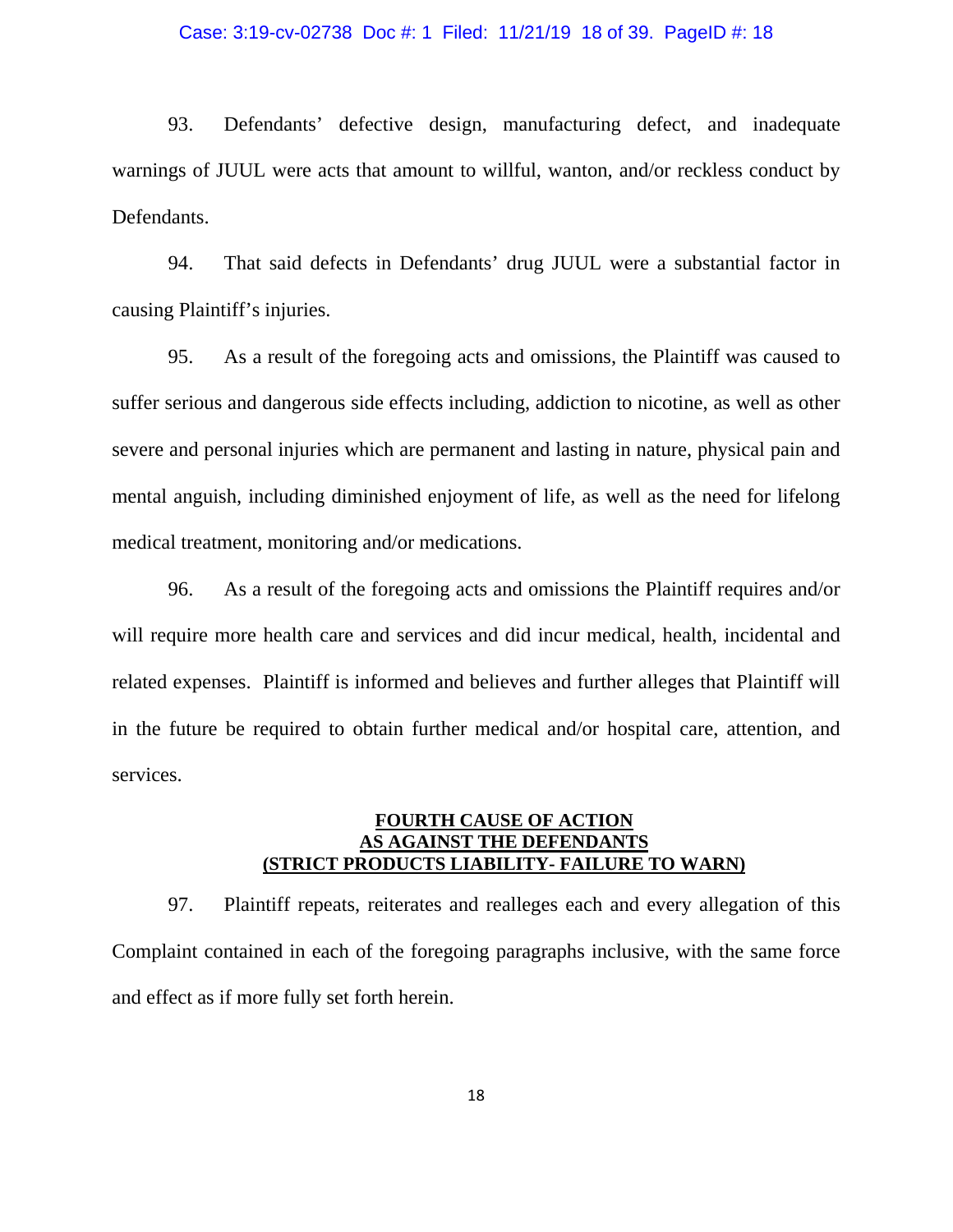#### Case: 3:19-cv-02738 Doc #: 1 Filed: 11/21/19 19 of 39. PageID #: 19

98. As commercial manufacturers, sellers, and distributors of JUUL, Defendants knew or should have known that exposure to nicotine was hazardous to human health.

99. Defendants knew or should have known that the manner in which they were manufacturing, marketing, and selling JUUL was hazardous to human health.

100. Defendants knew or should have known that the manner in which they were manufacturing, marketing, and selling JUUL would result in nicotine addiction and other injuries amongst users.

101. Though Defendants knew or should have known about the seriousness of the consequences of failing to warn about the inherent dangers associated with JUUL, Defendants failed to warn of the dangers inherent in the use of the product.

102. Though Defendants knew or should have known about the reasonably foreseeable hazards to human health and welfare associated with the use of JUUL, Defendants failed to provide

adequate warnings of, or take any precautionary measures to mitigate, those hazards.

103. Defendants communicated to consumers information that failed to contain relevant warnings, hazards, contraindications, efficacy, side effects, and precautions. In particular, Defendants:

> (a) disseminated information that was inaccurate, false, and misleading, and which failed to communicate accurately or adequately the comparative severity, duration, and extent of the risk of injuries with use of JUUL;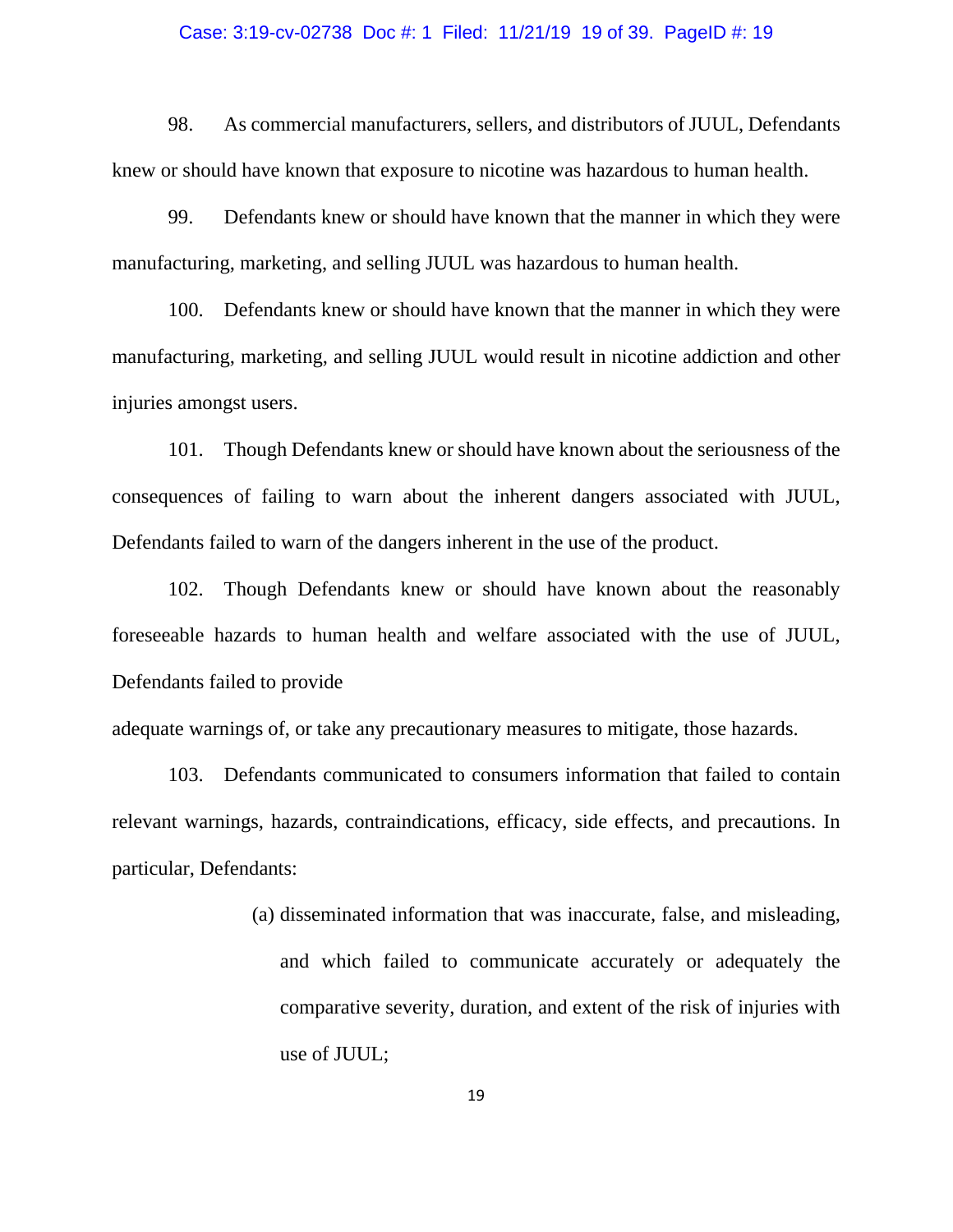- (b) continued to aggressively promote JUUL even after Defendants knew or should have known of the unreasonable risks from use;
- (c) failed to accompany their product with proper or adequate warnings or labeling regarding adverse side effects and health risks associated with the use of JUUL and the comparative severity of such adverse effects;
- (d) failed to provide warnings, instructions or other information that accurately reflected the symptoms, scope, and severity of the side effects and health risks, including but not limited to those associated with the severity of JUUL's effect on nicotine addiction; and
- (e) overwhelmed, downplayed, or otherwise suppressed, through aggressive marketing and promotion, the risks associated with the use of JUUL.

104. Adequate instructions and warnings on the JUUL product could have reduced or avoided these foreseeable risks of harm to Plaintiff.

105. Had Defendants properly disclosed and disseminated the risks associated with JUUL, Plaintiff would have avoided the risk of developing injuries as alleged herein.

106. Defendants' failure to provide adequate and sufficient warnings for the JUUL that they manufactures, marketed, and sold renders JUUL a defective product.

107. Defendants' failure to warn was a direct and proximate cause of Plaintiff's injuries as alleged herein.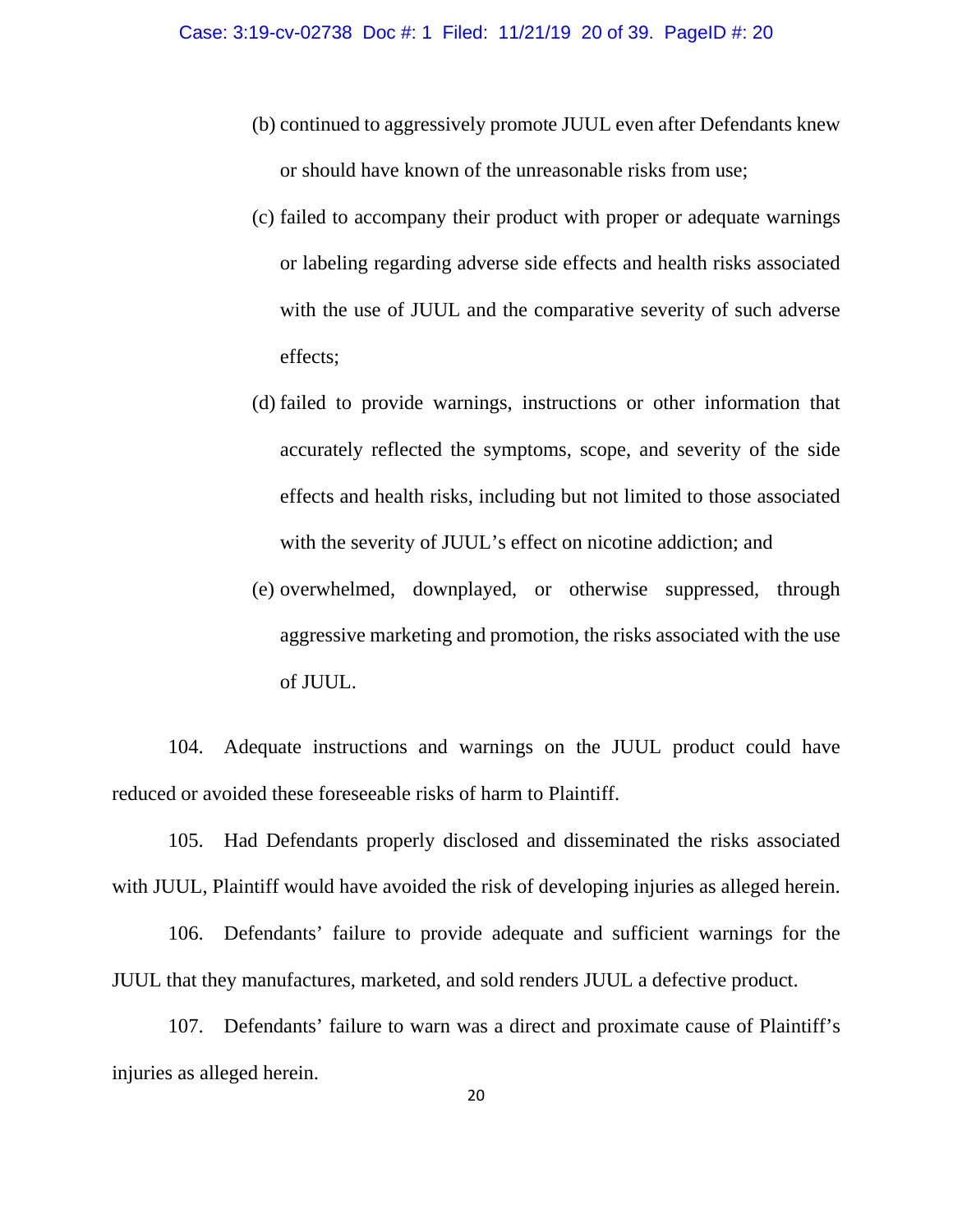#### Case: 3:19-cv-02738 Doc #: 1 Filed: 11/21/19 21 of 39. PageID #: 21

108. The Defendants are strictly liable to Plaintiff for injuries caused by their negligent or willful failure to provide adequate warnings or other clinically relevant information and data regarding the risks associated with its use.

109. As a result of the foregoing acts and omissions, the Plaintiff was caused to suffer serious and dangerous side effects including, addiction to nicotine, as well as other severe and personal injuries which are permanent and lasting in nature, physical pain and mental anguish, including diminished enjoyment of life, as well as the need for lifelong medical treatment, monitoring and/or medications.

110. As a result of the foregoing acts and omissions the Plaintiff requires and/or will require more health care and services and did incur medical, health, incidental and related expenses. Plaintiff is informed and believes and further alleges that Plaintiff will in the future be required to obtain further medical and/or hospital care, attention, and services.

### **FIFTH CAUSE OF ACTION AS AGAINST THE DEFENDANTS (STRICT PRODUCTS LIABILITY –DEFECTIVE DESIGN)**

111. Plaintiff repeats, reiterates and realleges each and every allegation of this Complaint contained in each of the foregoing paragraphs inclusive, with the same force and effect as if more fully set forth herein.

112. By virtue of manufacturing, marketing, and selling JUUL, Defendants has a strict duty not to place an unreasonably dangerous product into the stream of commerce that would injure consumers, such as Plaintiff.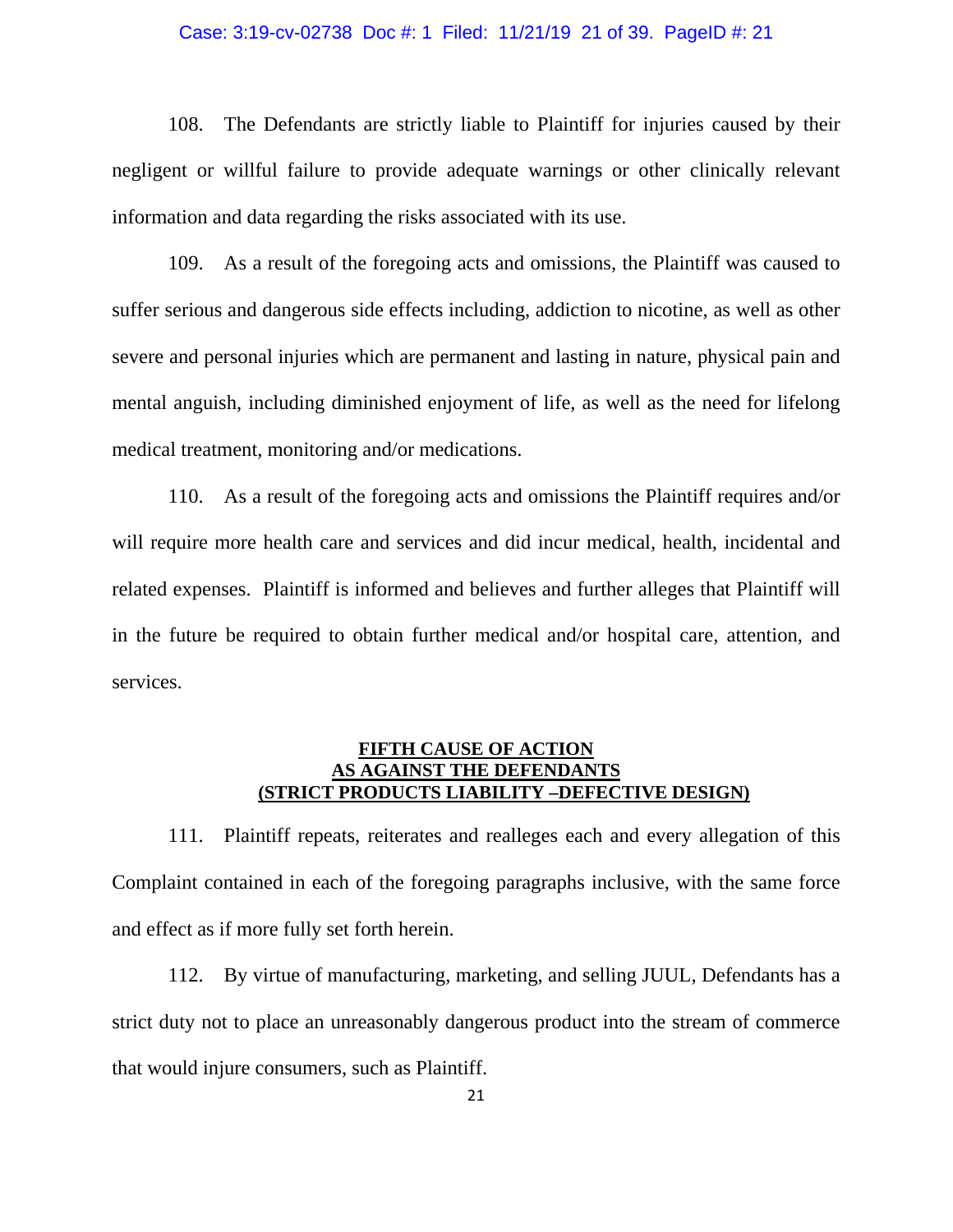#### Case: 3:19-cv-02738 Doc #: 1 Filed: 11/21/19 22 of 39. PageID #: 22

113. Defendants knew or should have known that exposure to nicotine was hazardous to human health, particular to adolescent and minor users when it, or products containing it, were used in their foreseeable and intended manner.

114. Knowing of the dangerous and hazardous properties of JUUL due to research and testing, Defendants could have manufactured, marketed, and sold alternative designs or formulations of JUUL.

115. These alternative designs were already available, practical, and technologically feasible.

116. The use of these alternative designs would have reduced or prevented the reasonably foreseeable harm resulting from Defendants' manufacture, marketing, and sale of JUUL.

117. As manufacturers of JUUL, Defendants not only had the ability to alter the product in such a way that abilities of the product while eliminating its inherently unsafe character, but also were in the best position to do so.

118. JUUL's high nicotine content and links to numerous serious medical conditions are not open and obvious conditions or part of the general public knowledge of JUUL.

119. The inherent risks associated with JUUL's use far outweigh any benefits, thereby rendering JUUL unreasonably dangerous.

120. The manufacture, sale, and distribution of unreasonably dangerous JUUL renders the Defendants' product defective.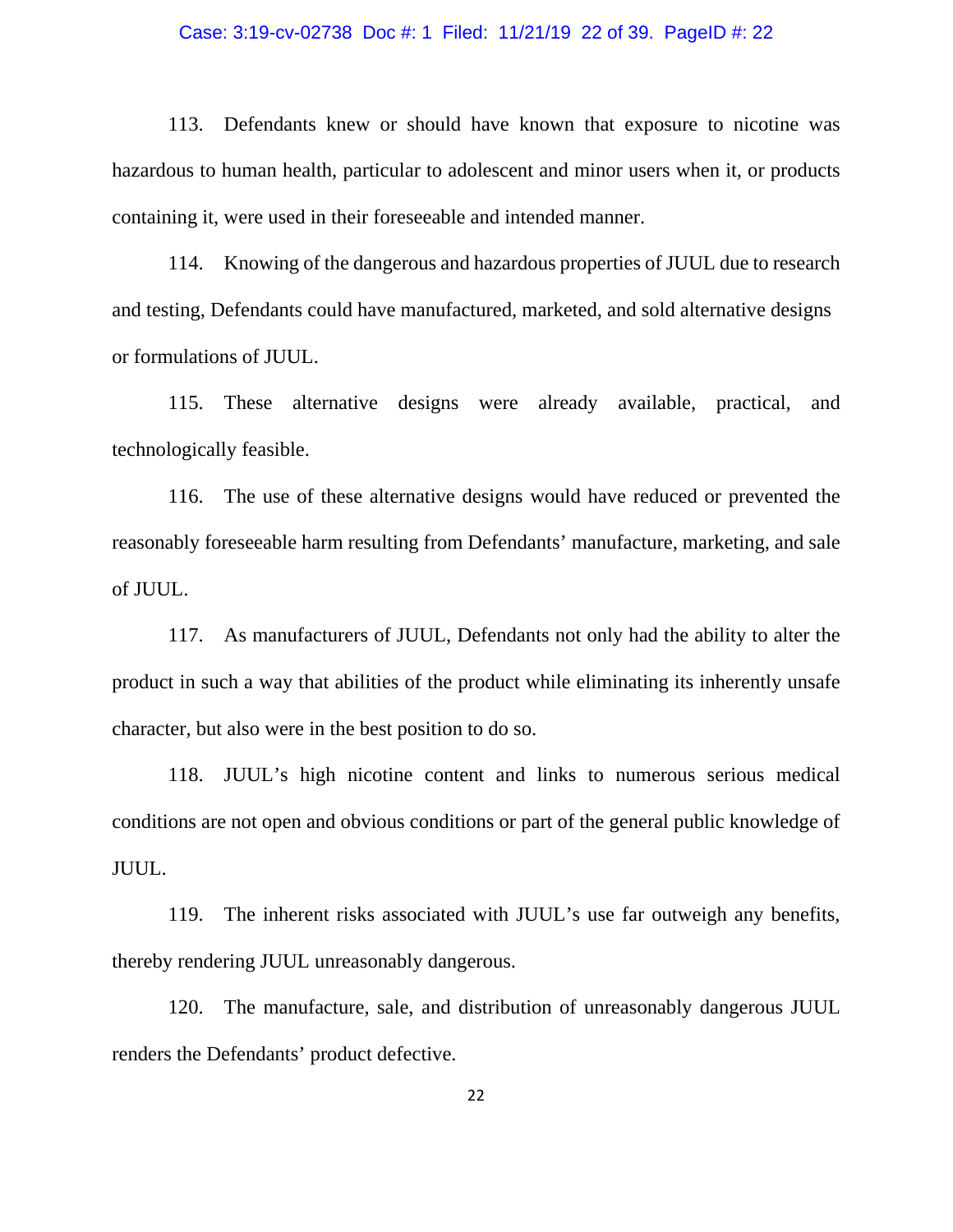#### Case: 3:19-cv-02738 Doc #: 1 Filed: 11/21/19 23 of 39. PageID #: 23

121. Defendants' defective design of JUUL is the direct and proximate cause of Plaintiff's injuries complained of herein.

122. As a direct result of Defendants' design of a defective product, Defendants are strictly liable in damages to the Plaintiff.

123. Defendants' acts were willful, wanton, reckless and/or conducted with a reckless indifference to the rights of Plaintiff.

124. As a result of the foregoing acts and omissions, the Plaintiff was caused to suffer serious and dangerous side effects including, addiction to nicotine, as well as other severe and personal injuries which are permanent and lasting in nature, physical pain and mental anguish, including diminished enjoyment of life, as well as the need for lifelong medical treatment, monitoring and/or medications.

125. As a result of the foregoing acts and omissions the Plaintiff requires and/or will require more health care and services and did incur medical, health, incidental and related expenses. Plaintiff is informed and believes and further alleges that Plaintiff will in the future be required to obtain further medical and/or hospital care, attention, and services.

# **SIXTH CAUSE OF ACTION AS AGAINST THE DEFENDANTS (BREACH OF EXPRESS WARRANTY)**

126. Plaintiff repeats, reiterates and realleges each and every allegation of this Complaint contained in each of the foregoing paragraphs inclusive, with the same force and effect as if more fully set forth herein.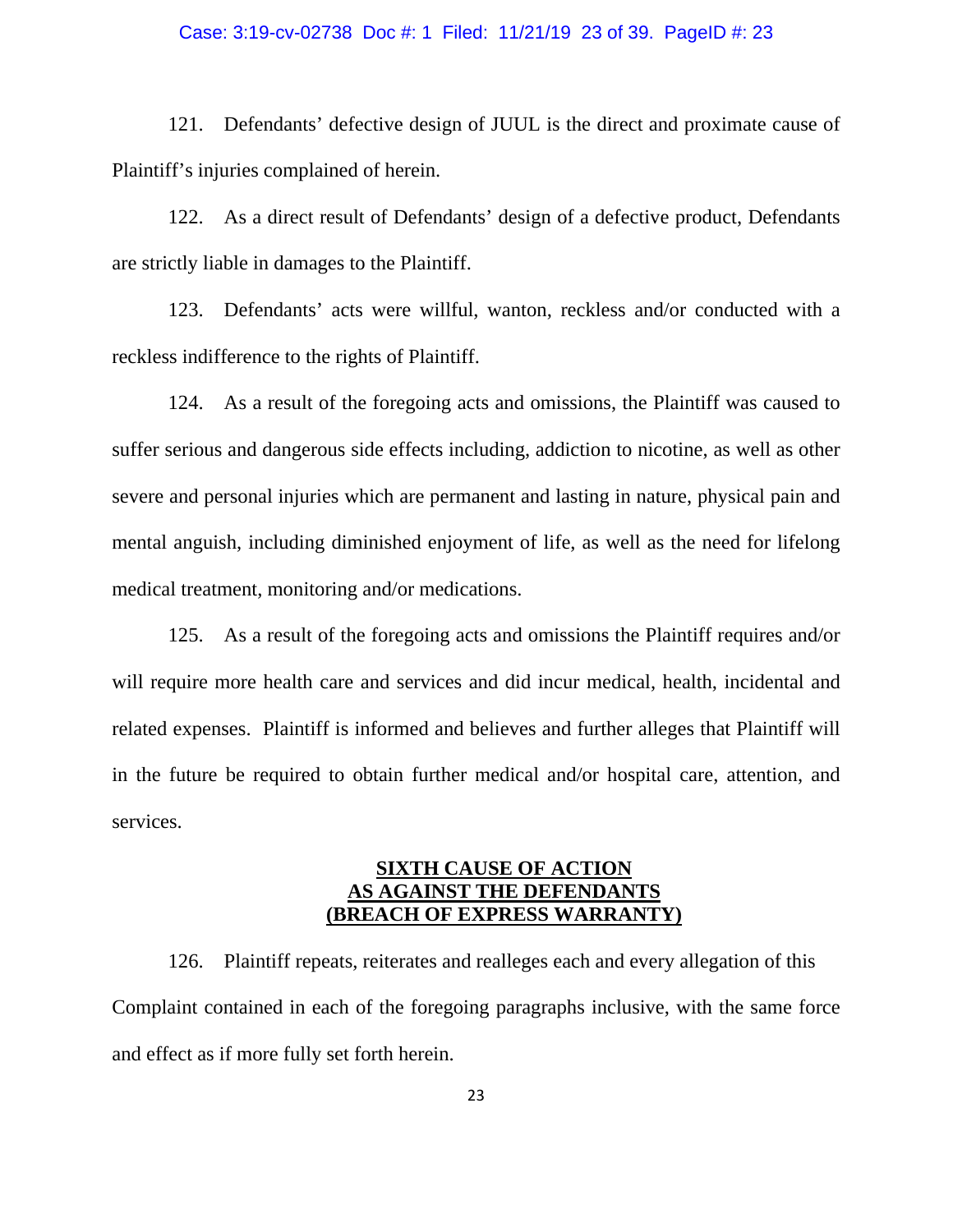127. Defendants expressly warranted that JUUL was safe.

128. JUUL does not conform to these express representations because JUUL is not safe and has numerous serious side effects, many of which were not accurately warned about by Defendants. As a direct and proximate result of the breach of said warranties, Plaintiff suffered and/or will continue to suffer severe and permanent personal injuries, harm and economic loss.

129. Plaintiff did rely on the express warranties of the Defendants herein.

130. The Defendants herein breached the aforesaid express warranties, as JUUL was unsafe, particularly for minors and adolescents.

131. Defendants expressly represented to Plaintiff, that JUUL was safe and fit for use for the purposes intended, that it was of merchantable quality, that it did not produce any dangerous side effects, that the side effects it did produce were accurately reflected in the warnings and that it was adequately tested and fit for its intended use.

132. Defendants knew or should have known that, in fact, said representations and warranties were false, misleading and untrue in that JUUL was not safe and fit for the use intended, and, in fact, produced serious injuries to the users that were not accurately identified and represented by Defendants, such as nicotine addiction.

133. As a result of the foregoing acts and omissions, the Plaintiff was caused to suffer serious and dangerous side effects including, addiction to nicotine, as well as other severe and personal injuries which are permanent and lasting in nature, physical pain and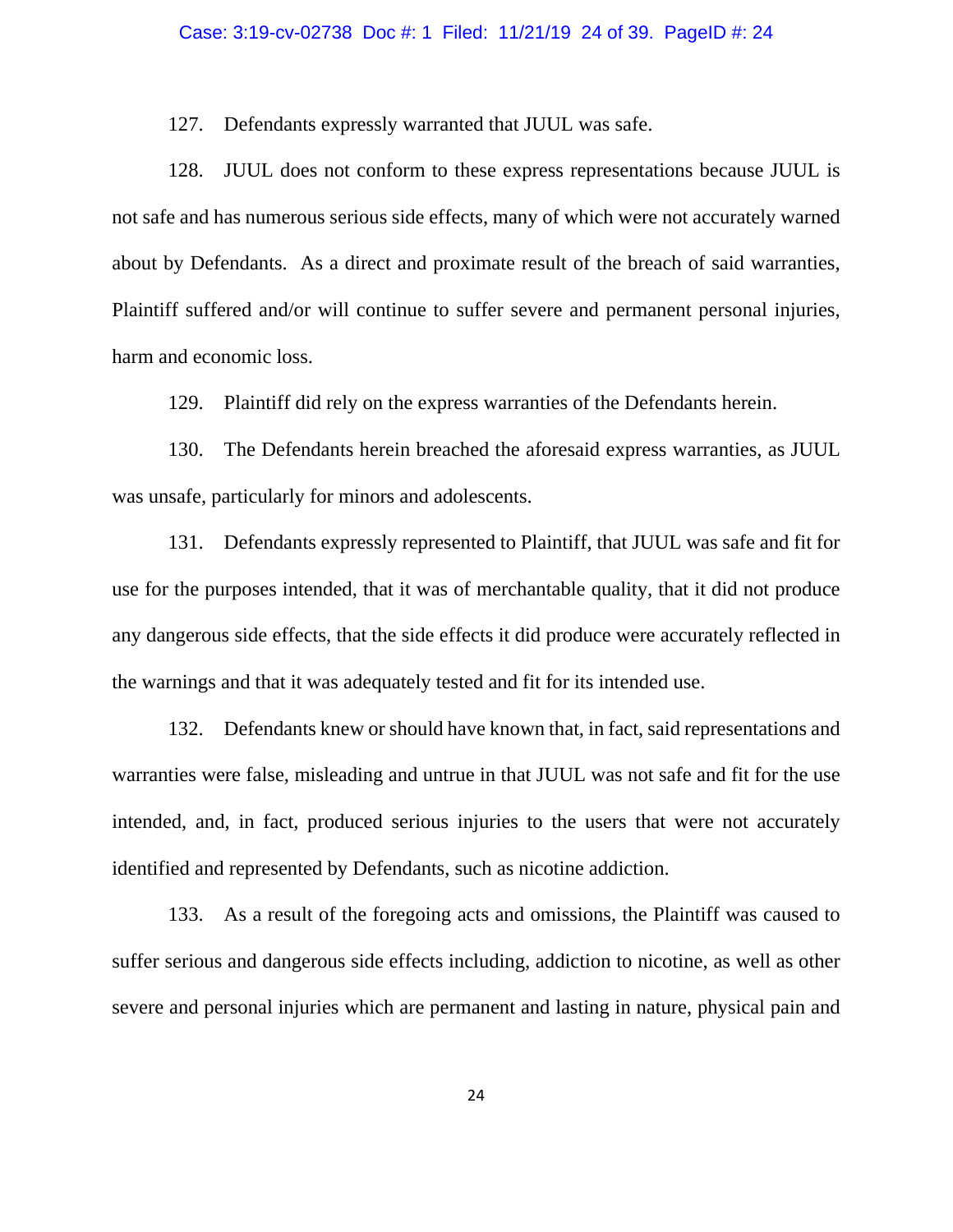#### Case: 3:19-cv-02738 Doc #: 1 Filed: 11/21/19 25 of 39. PageID #: 25

mental anguish, including diminished enjoyment of life, as well as the need for lifelong medical treatment, monitoring and/or medications.

134. As a result of the foregoing acts and omissions the Plaintiff requires and/or will require more health care and services and did incur medical, health, incidental and related expenses. Plaintiff is informed and believes and further alleges that Plaintiff will in the future be required to obtain further medical and/or hospital care, attention, and services.

# **SEVENTH CAUSE OF ACTION AS AGAINST THE DEFENDANTS (BREACH OF IMPLIED WARRANTIES)**

135. Plaintiff repeats, reiterates and realleges each and every allegation of this Complaint contained in each of the foregoing paragraphs inclusive, with the same force and effect as if more fully set forth herein.

136. At all times herein mentioned, the Defendants manufactured, compounded, portrayed, distributed, recommended, merchandized, advertised, promoted and sold JUUL and/or previously manufactured, compounded, portrayed, distributed, recommended, merchandized, advertised, promoted and sold JUUL.

137. At the time Defendants marketed, sold, and distributed JUUL for use by Plaintiff, Defendants knew of the use for which JUUL was intended and impliedly warranted the product to be of merchantable quality and safe and fit for such use.

138. The Defendants impliedly represented and warranted to the users of JUUL that the product was safe and of merchantable quality and fit for the ordinary purpose for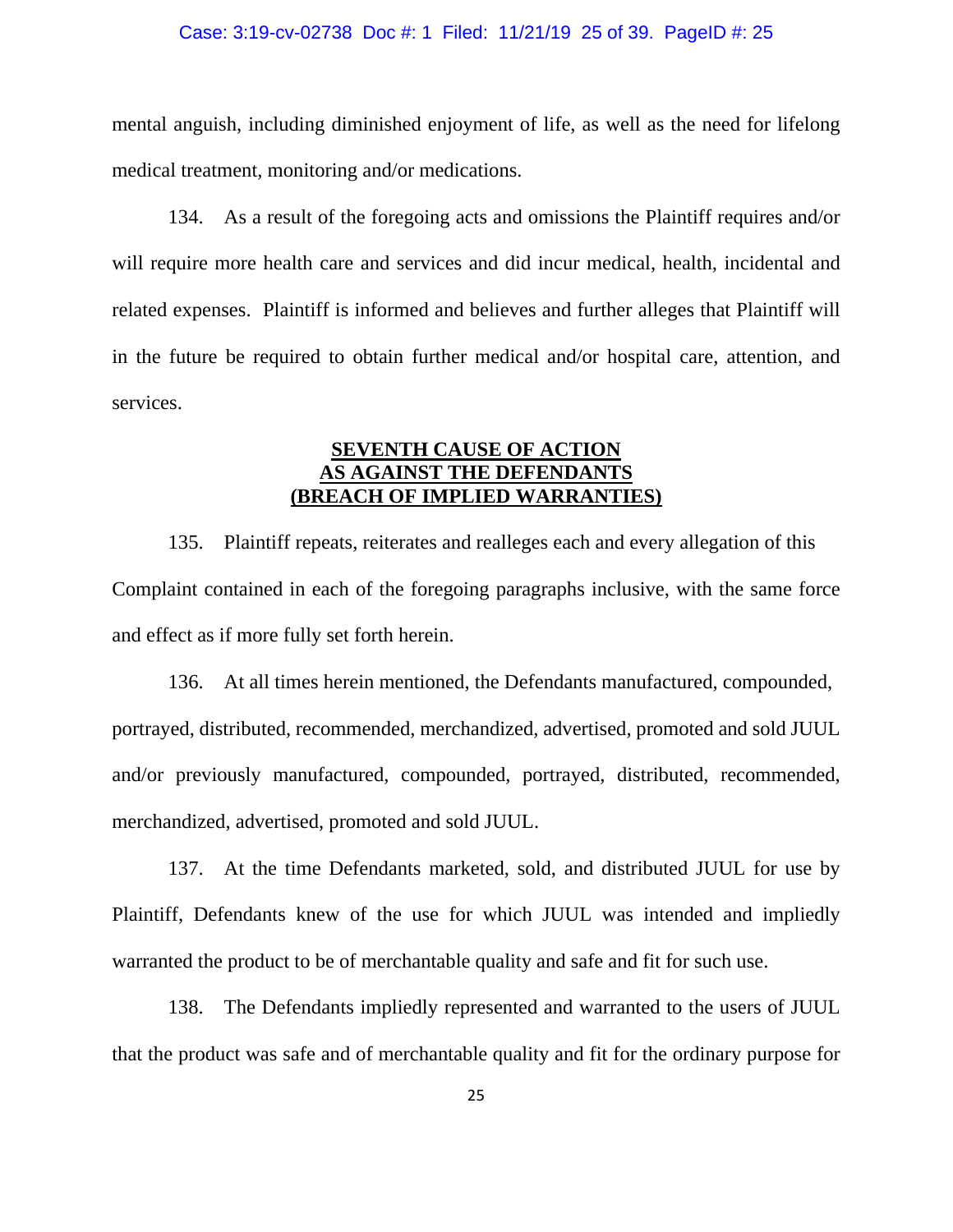#### Case: 3:19-cv-02738 Doc #: 1 Filed: 11/21/19 26 of 39. PageID #: 26

which said product was to be used.

139. That said representations and warranties aforementioned were false, misleading, and inaccurate in that JUUL was unsafe, unreasonably dangerous, improper, not of merchantable quality, and contained a highly addictive substance.

140. Plaintiff did rely on said implied warranty of merchantability of fitness for a particular use and purpose.

141. Plaintiff reasonably relied upon the skill and judgment of Defendants as to whether JUUL was of merchantable quality and safe and fit for its intended use.

142. JUUL was injected into the stream of commerce by the Defendants in a defective, unsafe, and inherently dangerous condition and the products and materials were expected to and did reach users, handlers, and persons coming into contact with said products without substantial change in the condition in which they were sold.

143. The Defendants herein breached the aforesaid implied warranties, as JUUL was not fit for its intended purposes and uses.

144. As a result of the foregoing acts and omissions, the Plaintiff was caused to suffer serious and dangerous side effects including, addiction to nicotine, as well as other severe and personal injuries which are permanent and lasting in nature, physical pain and mental anguish, including diminished enjoyment of life, as well as the need for lifelong medical treatment, monitoring and/or medications.

145. As a result of the foregoing acts and omissions the Plaintiff requires and/or will require more health care and services and did incur medical, health, incidental and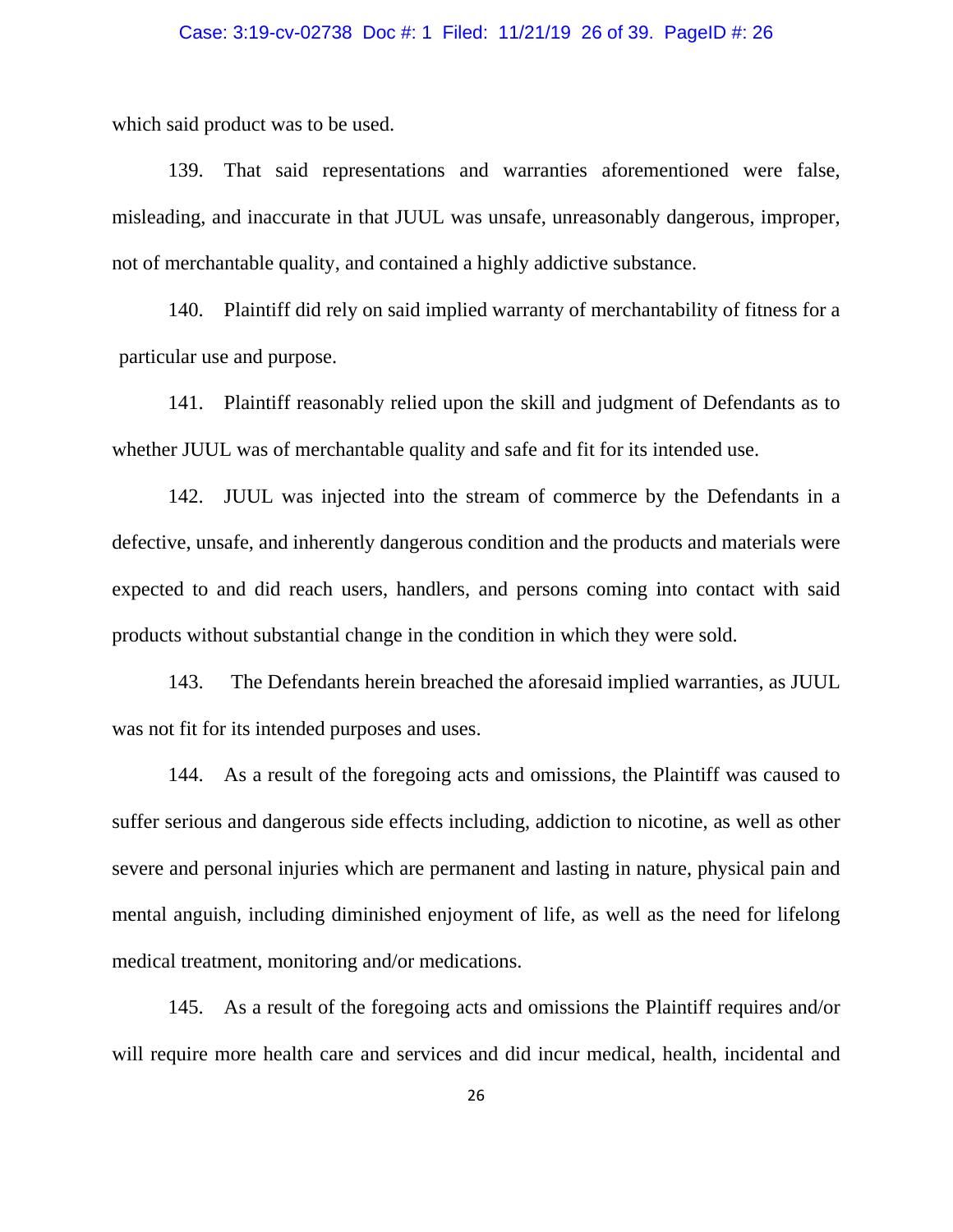related expenses. Plaintiff is informed and believes and further alleges that Plaintiff will in the future be required to obtain further medical and/or hospital care, attention, and services.

# **EIGHTH CAUSE OF ACTION AS AGAINST THE DEFENDANTS (FRAUDULENT MISREPRESENTATION)**

146. Plaintiff repeats, reiterates and realleges each and every allegation of this Complaint contained in each of the foregoing paragraphs inclusive, with the same force and effect as if more fully set forth herein.

147. The Defendants falsely and fraudulently represented to the Plaintiff and the public in general, that said product, JUUL, had been tested and was found to be safe.

148. That representations made by Defendants were, in fact, false.

149. When said representations were made by Defendants, they knew those representations to be false and it willfully, wantonly and recklessly disregarded whether the representations were true.

150. These representations were made by said Defendants with the intent of defrauding and deceiving the Plaintiff and the public in general, and were made with the intent of inducing the public in general, particularly adolescents and minors, to purchase said product, all of which evinced a callous, reckless, willful, depraved indifference to the health, safety and welfare of the Plaintiff herein.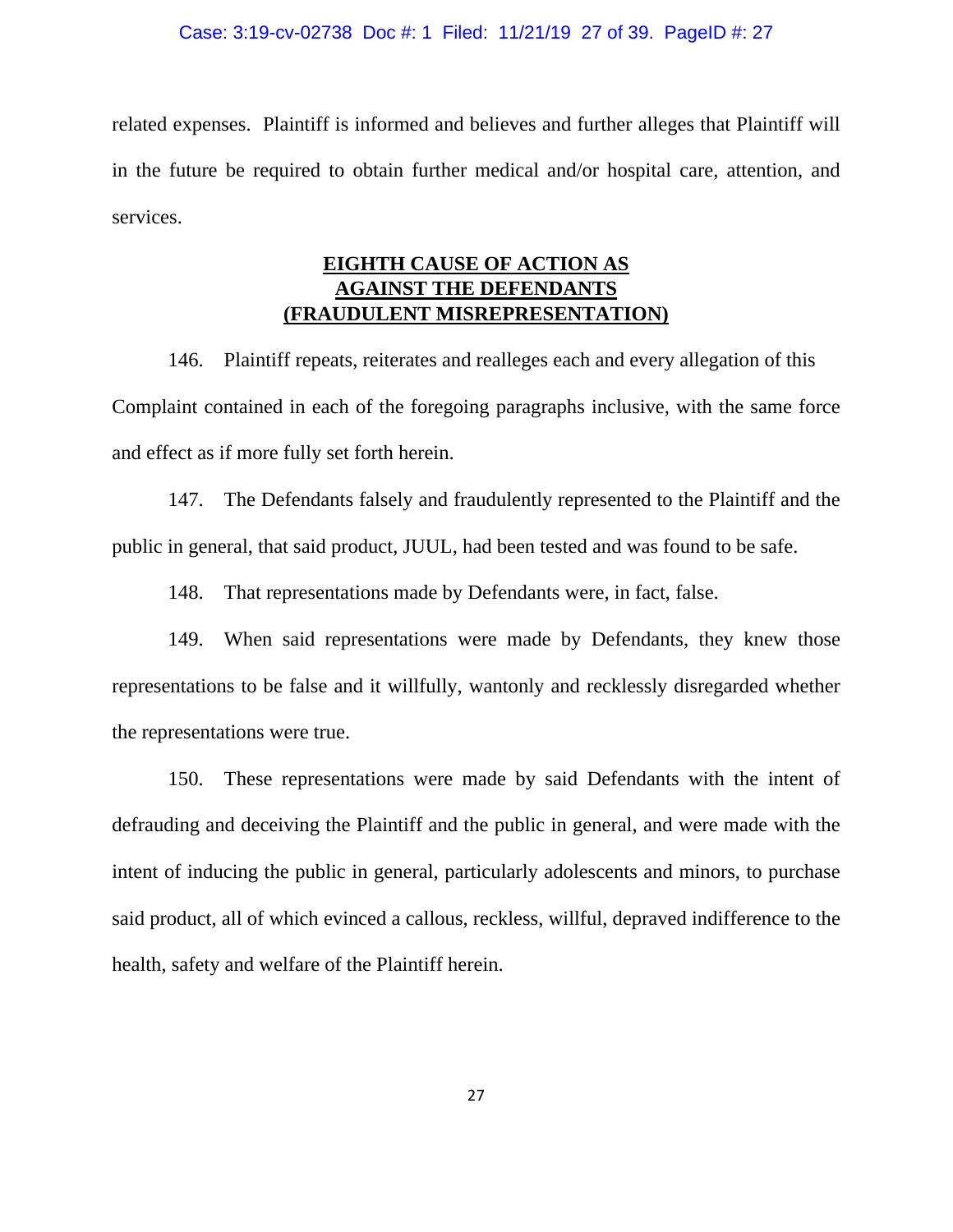#### Case: 3:19-cv-02738 Doc #: 1 Filed: 11/21/19 28 of 39. PageID #: 28

151. At the time the aforesaid representations were made by the Defendants and, at the time the Plaintiff used JUUL, the Plaintiff was unaware of the falsity of said representations and reasonably believed them to be true.

152. In reliance upon said representations, the Plaintiff was induced to and did use JUUL, thereby sustaining severe and permanent personal injuries, and/or being at an increased risk of sustaining severe and permanent personal injuries in the future.

153. Said Defendants knew and were aware or should have been aware that JUUL lacked adequate and/or sufficient warnings.

154. Defendants knew or should have known that JUUL had a potential to, could, and would cause severe and grievous injury to the users of said product, and that it was inherently dangerous in a manner that exceeded any purported, inaccurate, down-played warnings and/or failed to warn against any such injuries.

155. Defendants brought JUUL to the market, and acted fraudulently, wantonly and maliciously to the detriment of the Plaintiff.

156. As a result of the foregoing acts and omissions, the Plaintiff was caused to Suffer serious and dangerous side effects including, addiction to nicotine, as well as other severe and personal injuries which are permanent and lasting in nature, physical pain and mental anguish, including diminished enjoyment of life, as well as the need for lifelong medical treatment, monitoring and/or medications.

157. As a result of the foregoing acts and omissions the Plaintiff requires and/or will require more health care and services and did incur medical, health, incidental and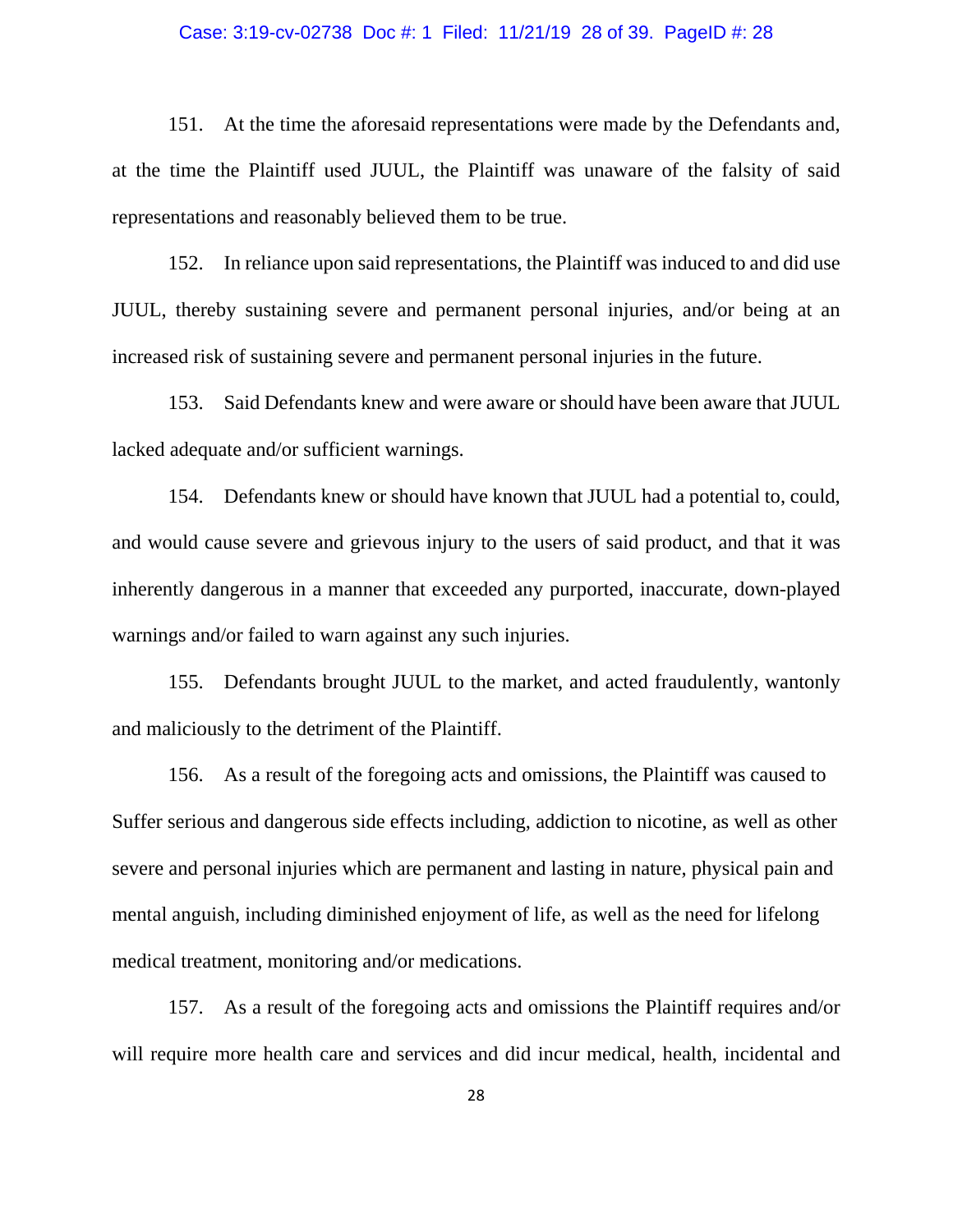#### Case: 3:19-cv-02738 Doc #: 1 Filed: 11/21/19 29 of 39. PageID #: 29

related expenses. Plaintiff is informed and believes and further alleges that Plaintiff will in the future be required to obtain further medical and/or hospital care, attention, and services.

# **NINTH CAUSE OF ACTION AS AGAINST THE DEFENDANTS (FRAUDULENT CONCEALMENT)**

158. Plaintiff repeats, reiterates and realleges each and every allegation of this Complaint contained in each of the foregoing paragraphs inclusive, with the same force and effect as if more fully set forth herein.

159. At all times during the course of dealing between Defendants and Plaintiff, Defendants misrepresented the safety of JUUL for its intended use.

160. Defendants knew or were reckless in not knowing that its representations were false.

161. In representations to Plaintiff, Defendants fraudulently concealed and intentionally omitted the following material information:

- (a) that JUUL contained nicotine;
- (b) that nicotine content in JUUL pods are as high as or higher than
- (c) the nicotine content in combustible cigarettes;
- (d) that the use of JUUL placed adolescents at a markedly increased risk for addiction to nicotine;
- (e) that Defendants were aware of the danger associated with the use of JUUL.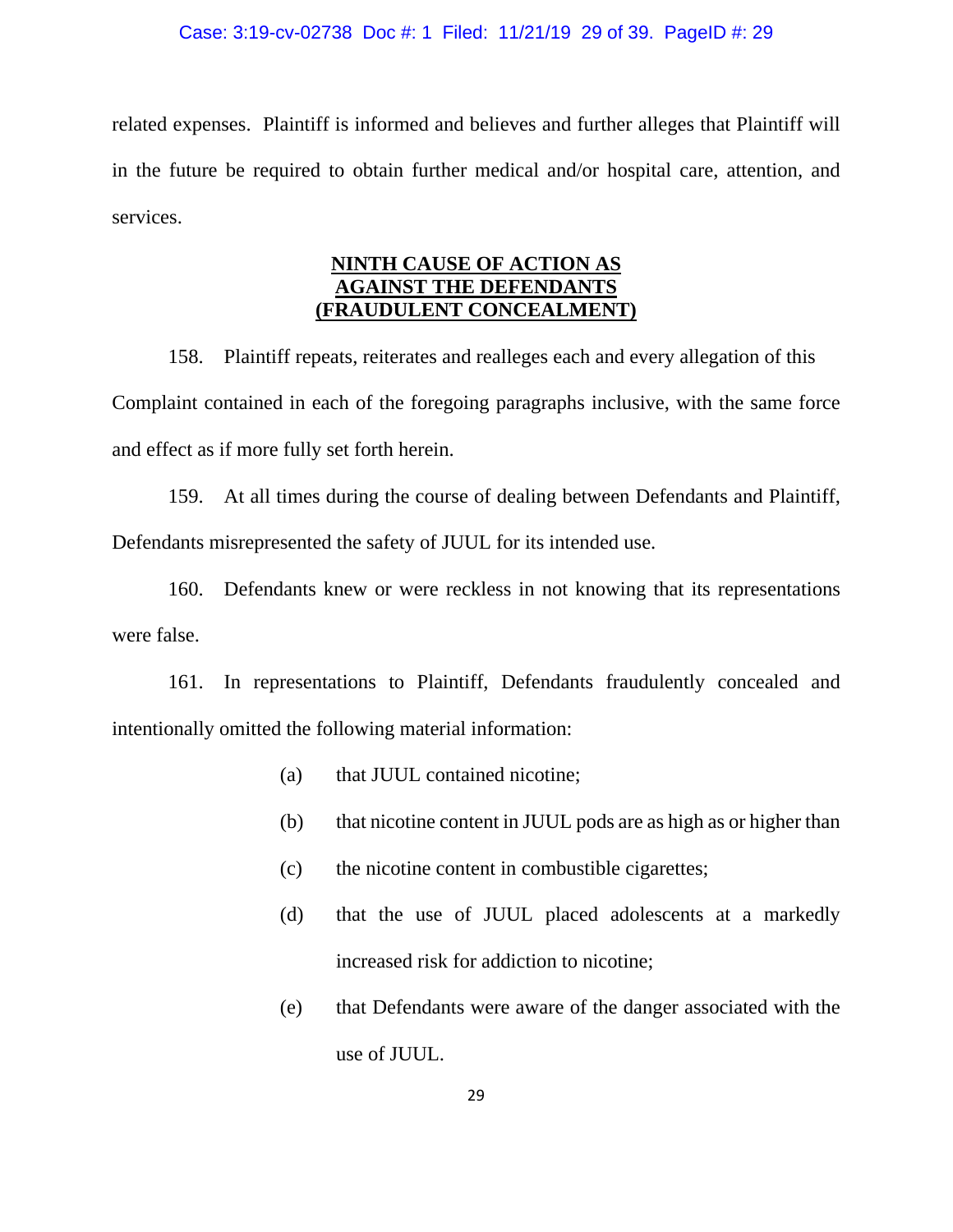#### Case: 3:19-cv-02738 Doc #: 1 Filed: 11/21/19 30 of 39. PageID #: 30

162. Defendants were under a duty to disclose to Plaintiff the dangerous nature of JUUL, including but not limited to the heightened risks of nicotine addiction.

163. Defendants had sole access to material facts concerning the dangerous nature of the product and its propensity to cause serious and dangerous side effects, and hence, cause damage to persons who used JUUL, including the Plaintiff, in particular.

164. Defendants' concealment and omissions of material facts concerning, *inter alia*, the safety of JUUL was made purposefully, willfully, wantonly, and/or recklessly, to mislead Plaintiff and the general public, into reliance, continued use of JUUL, and actions thereon, and to cause them to purchase JUUL and/or use the product.

165. Defendants knew that Plaintiff had no way to determine the truth behind Defendants' concealment and omissions, and that these included material omissions of facts surrounding JUUL, as set forth herein.

166. Plaintiff reasonably relied on facts revealed which negligently, fraudulently and/or purposefully did not include facts that were concealed and/or omitted by Defendants.

167. As a result of the foregoing acts and omissions, the Plaintiff was caused to suffer serious and dangerous side effects including, addiction to nicotine, as well as other severe and personal injuries which are permanent and lasting in nature, physical pain and mental anguish, including diminished enjoyment of life, as well as the need for lifelong medical treatment, monitoring and/or medications.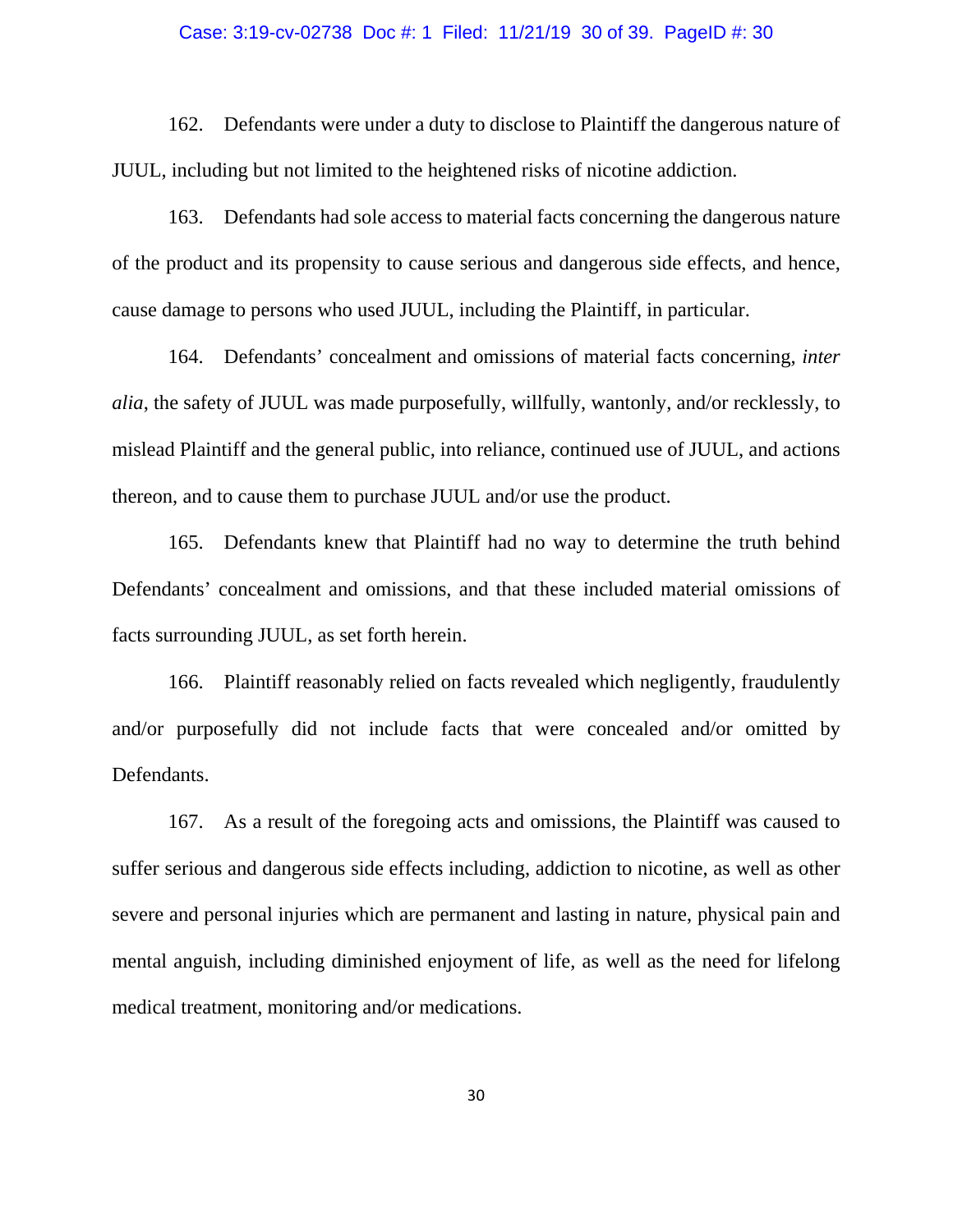168. As a result of the foregoing acts and omissions the Plaintiff requires and/or will require more health care and services and did incur medical, health, incidental and related expenses. Plaintiff is informed and believes and further alleges that Plaintiff will in the future be required to obtain further medical and/or hospital care, attention, and services.

# **TENTH CAUSE OF ACTION AS AGAINST THE DEFENDANTS (NEGLIGENT MISREPRESENTATION)**

169. Plaintiff repeats, reiterates and realleges each and every allegation of this Complaint contained in each of the foregoing paragraphs inclusive, with the same force and effect as if more fully set forth herein.

170. Defendants had a duty to represent to the Plaintiff and the public in general that said product, JUUL, had been tested and found safe.

171. The representations made by Defendants were, in fact, false.

172. Defendants failed to exercise ordinary care in the representation of JUUL, while involved in its manufacture, sale, testing, quality assurance, quality control, and/or distribution of said product into interstate commerce, in that Defendants negligently misrepresented JUUL's high risk of unreasonable, dangerous side effects.

173. Defendants breached their duty in representing JUUL's serious side effects to the Plaintiff and the public in general.

174. As a result of the foregoing acts and omissions, the Plaintiff was caused to suffer serious and dangerous side effects including, addiction to nicotine, as well as other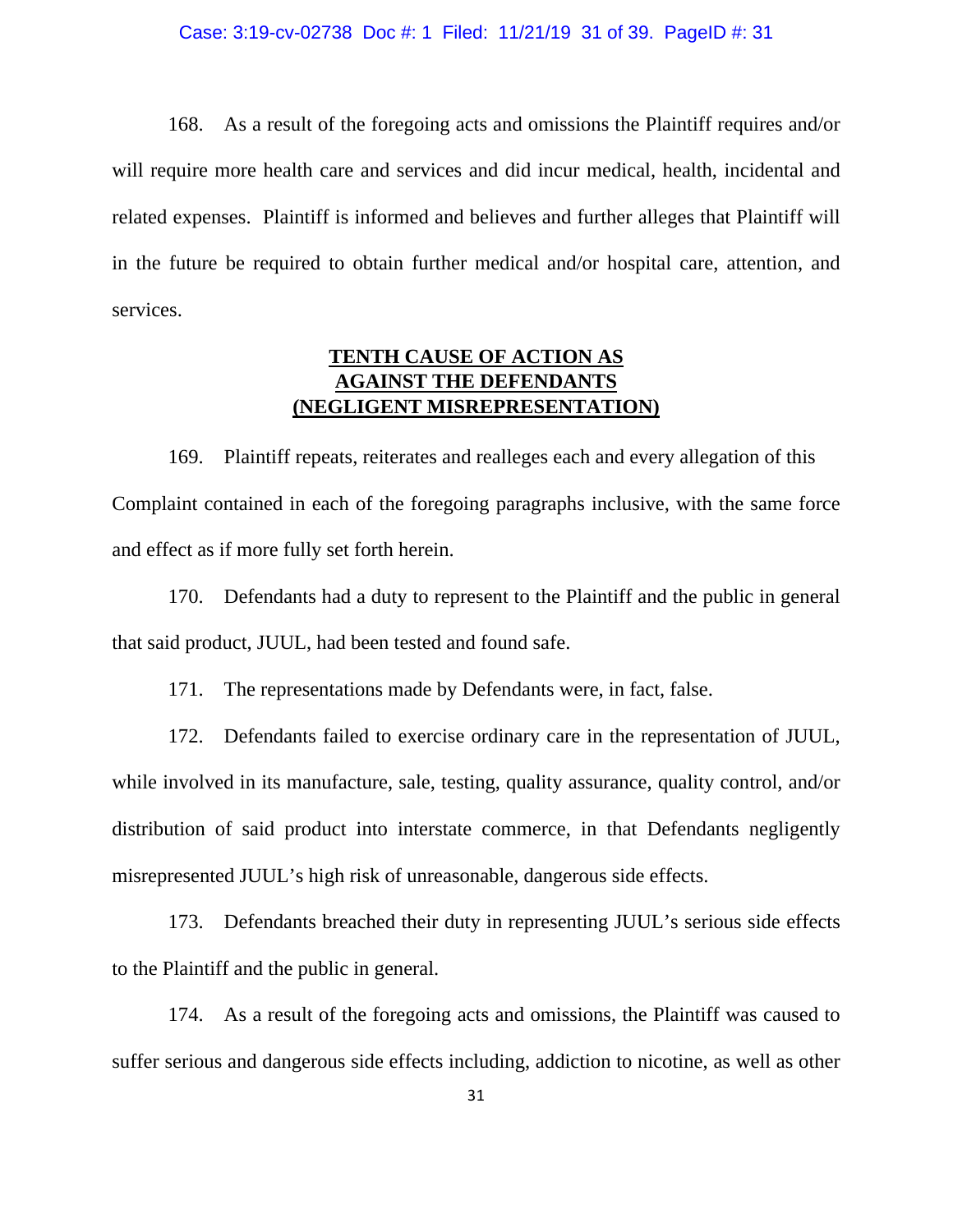#### Case: 3:19-cv-02738 Doc #: 1 Filed: 11/21/19 32 of 39. PageID #: 32

severe and personal injuries which are permanent and lasting in nature, physical pain and mental anguish, including diminished enjoyment of life, as well as the need for lifelong medical treatment, monitoring and/or medications.

175. As a result of the foregoing acts and omissions the Plaintiff requires and/or will require more health care and services and did incur medical, health, incidental and related expenses. Plaintiff is informed and believes and further alleges that Plaintiff will in the future be required to obtain further medical and/or hospital care, attention, and services.

# **ELEVENTH CAUSE OF ACTION AS AGAINST THE DEFENDANTS (FRAUD AND DECEIT)**

176. Plaintiff repeats, reiterates and realleges each and every allegation of this Complaint contained in each of the foregoing paragraphs inclusive, with the same force and effect as if more fully set forth herein.

177. Defendants conducted research and used JUUL as part of their research.

178. As a result of Defendants' research and testing, or lack thereof, Defendants blatantly and intentionally distributed false information, including but not limited to assuring the public and the Plaintiff that JUUL was safe and did not contain nicotine.

179. As a result of Defendants' research and testing, or lack thereof, Defendants intentionally omitted certain results of testing and research to the public, including the Plaintiff.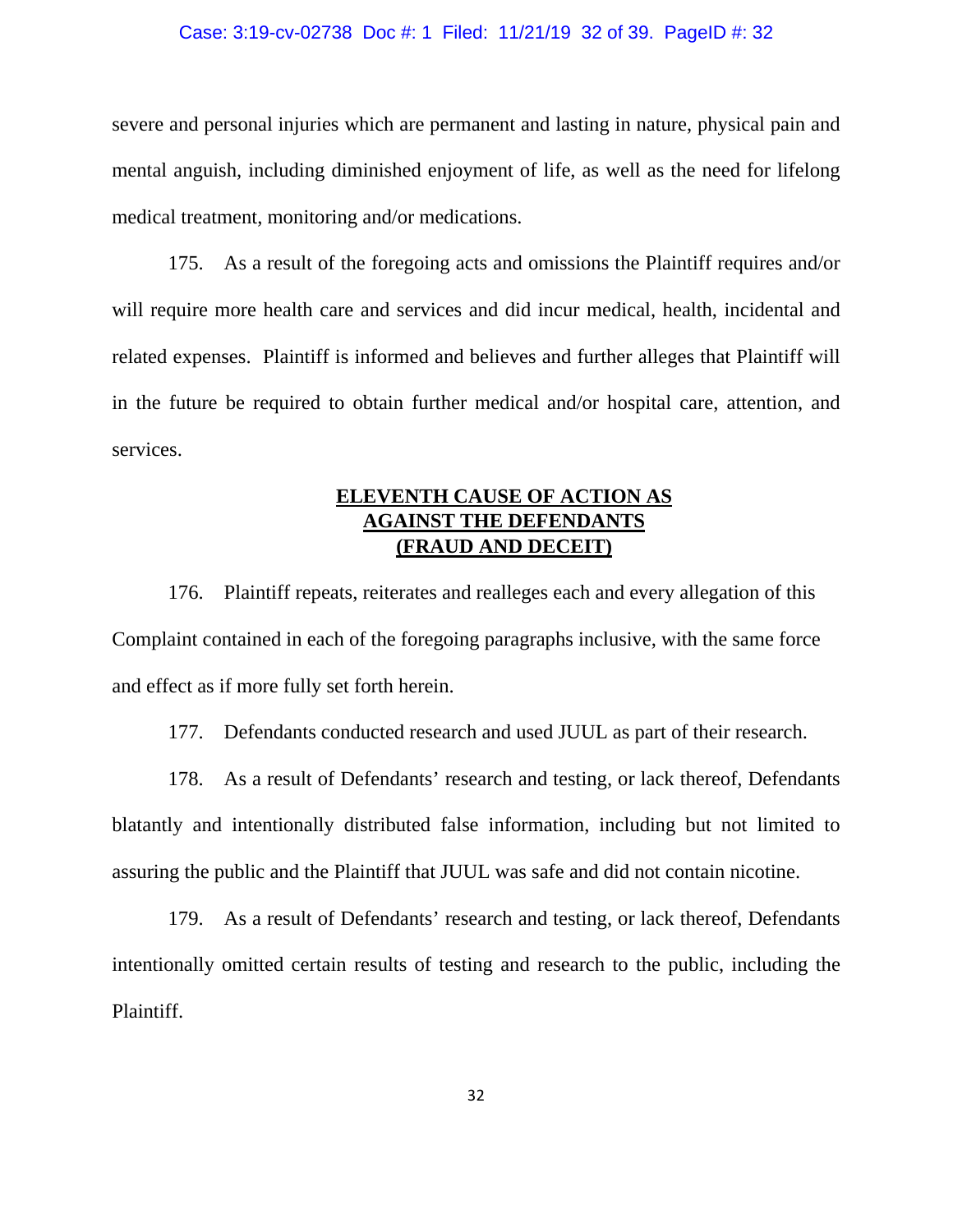#### Case: 3:19-cv-02738 Doc #: 1 Filed: 11/21/19 33 of 39. PageID #: 33

180. Defendants had a duty when disseminating information to the public to disseminate truthful information and a parallel duty not to deceive the public and the Plaintiff.

181. The information distributed to the public and the Plaintiff by Defendants, including but not limited to reports, press releases, advertising campaigns, social media ads, print ads, magazine ads, billboards, and all other commercial media contained material representations of fact and/or omissions.

182. The information distributed to the public and the Plaintiff by Defendants intentionally included representations that Defendants' JUUL product was safe and effective for use.

183. The information distributed to the public and the Plaintiff, by Defendants intentionally included false representations that JUUL was not injurious to the health and/or safety of its intended users.

184. These representations were all false and misleading.

185. Upon information and belief, Defendants intentionally suppressed, ignored and disregarded information not favorable to the Defendants, such as the nicotine content contained in JUUL.

186. Defendants intentionally made material representations the public and the Plaintiff, regarding the safety of JUUL, specifically but not limited to JUUL not having dangerous and serious health and/or safety concerns.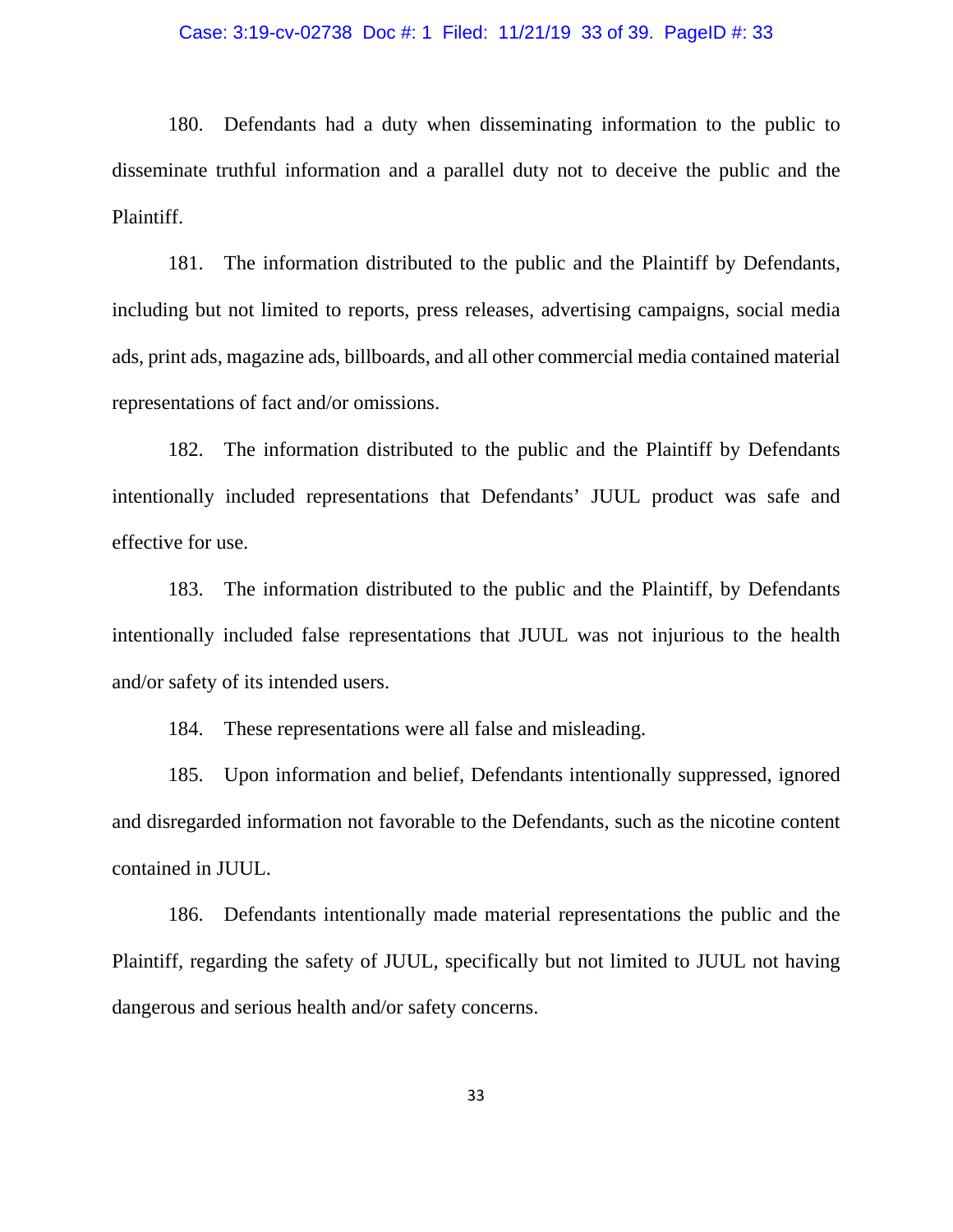#### Case: 3:19-cv-02738 Doc #: 1 Filed: 11/21/19 34 of 39. PageID #: 34

187. That it was the purpose of Defendants in making these representations to deceive and defraud the public and the Plaintiff, to gain the confidence of the public and/or the Plaintiff, to falsely ensure the quality and fitness for use of JUUL and induce the public, and/or the Plaintiff to purchase and/or continue to use JUUL.

188. That these representations and others made by Defendants were false when made, and/or were made with a pretense of actual knowledge when knowledge did not actually exist, and/or were made recklessly and without regard to the actual facts.

189. That these representations and others, made by Defendants, were made with the intention of deceiving and defrauding the Plaintiff and were made in order to induce the Plaintiff to rely upon misrepresentations and caused the Plaintiff to purchase and use JUUL.

190. That Defendants, recklessly and intentionally falsely represented the dangerous and serious health and/or safety concerns of JUUL to the public at large and the Plaintiff in particular, for the purpose of influencing the marketing of a product known to be dangerous and defective and/or not safe.

191. That Defendants willfully and intentionally failed to disclose the material facts regarding the dangerous and serious safety concerns of JUUL by concealing and suppressing material facts regarding the dangerous and serious health and/or safety concerns of JUUL.

192. That Defendants willfully and intentionally failed to disclose the truth, failed to disclose material facts and made false representations with the purpose and design of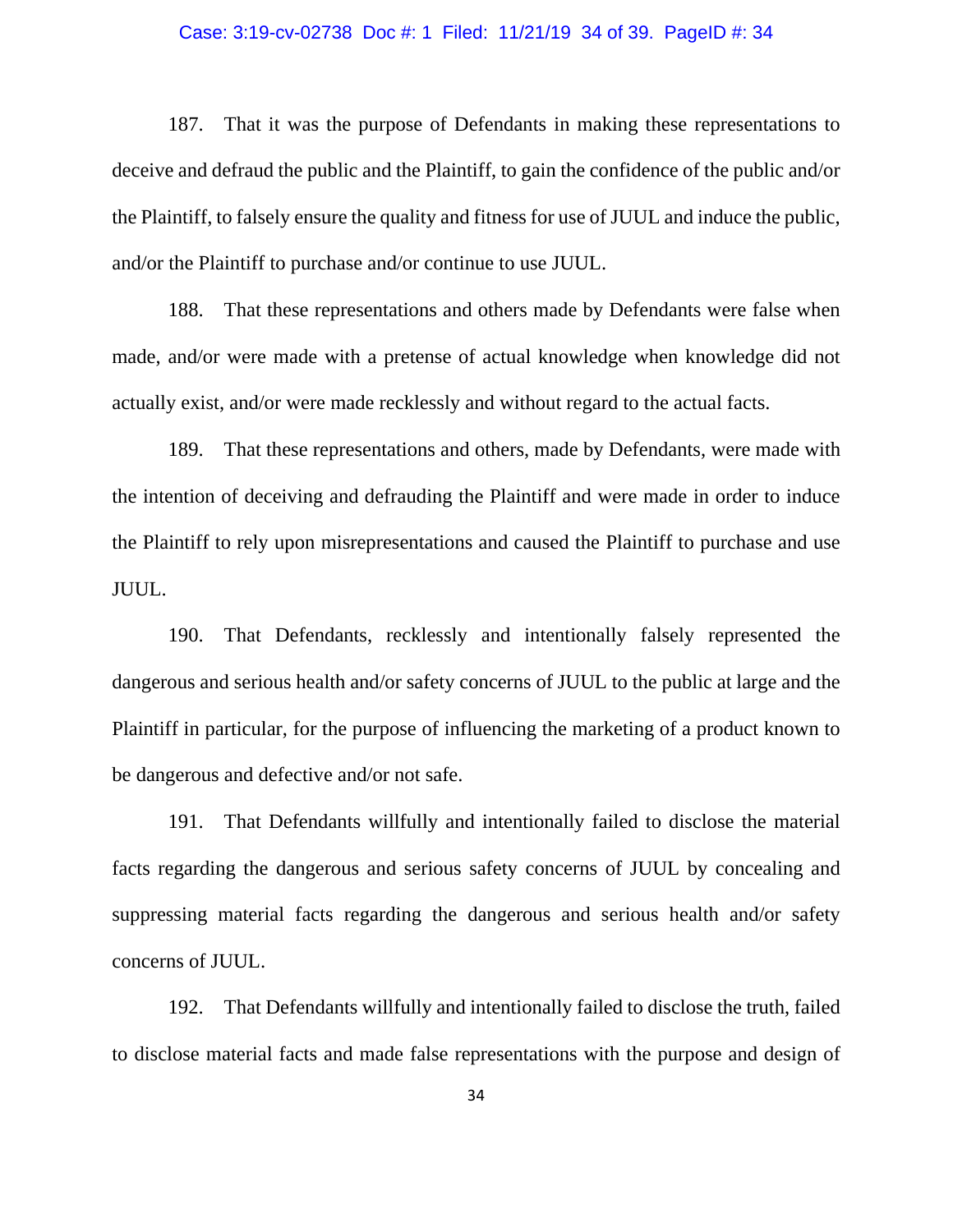#### Case: 3:19-cv-02738 Doc #: 1 Filed: 11/21/19 35 of 39. PageID #: 35

deceiving and lulling the Plaintiff into a sense of security so that Plaintiff would rely on the representations and purchase and use JUUL.

193. Defendants, through their public relations efforts, which included but were not limited to advertisements, knew or should have known that the public, including the Plaintiff, would rely upon the information being disseminated.

194. Defendants utilized direct to consumer advertising to market, promote, and/or advertise JUUL.

195. That the Plaintiff did in fact rely on and believe the Defendants' representations to be true at the time they were made and relied upon the representations and were thereby induced to purchase and use JUUL.

196. That at the time the representations were made, the Plaintiff did not know the truth with regard to the dangerous and serious health and/or safety concerns of JUUL.

197. That the Plaintiff did not discover the true facts with respect to the dangerous and serious health and/or safety concerns, and the false representations of Defendants, nor could the Plaintiff with reasonable diligence have discovered the true facts.

198. That had the Plaintiff known the true facts with respect to the dangerous and serious health and/or safety concerns of JUUL, Plaintiff would not have purchased and used JUUL.

199. That the Defendants' aforementioned conduct constitutes fraud and deceit, and was committed and/or perpetrated willfully, wantonly and/or purposefully on the Plaintiff.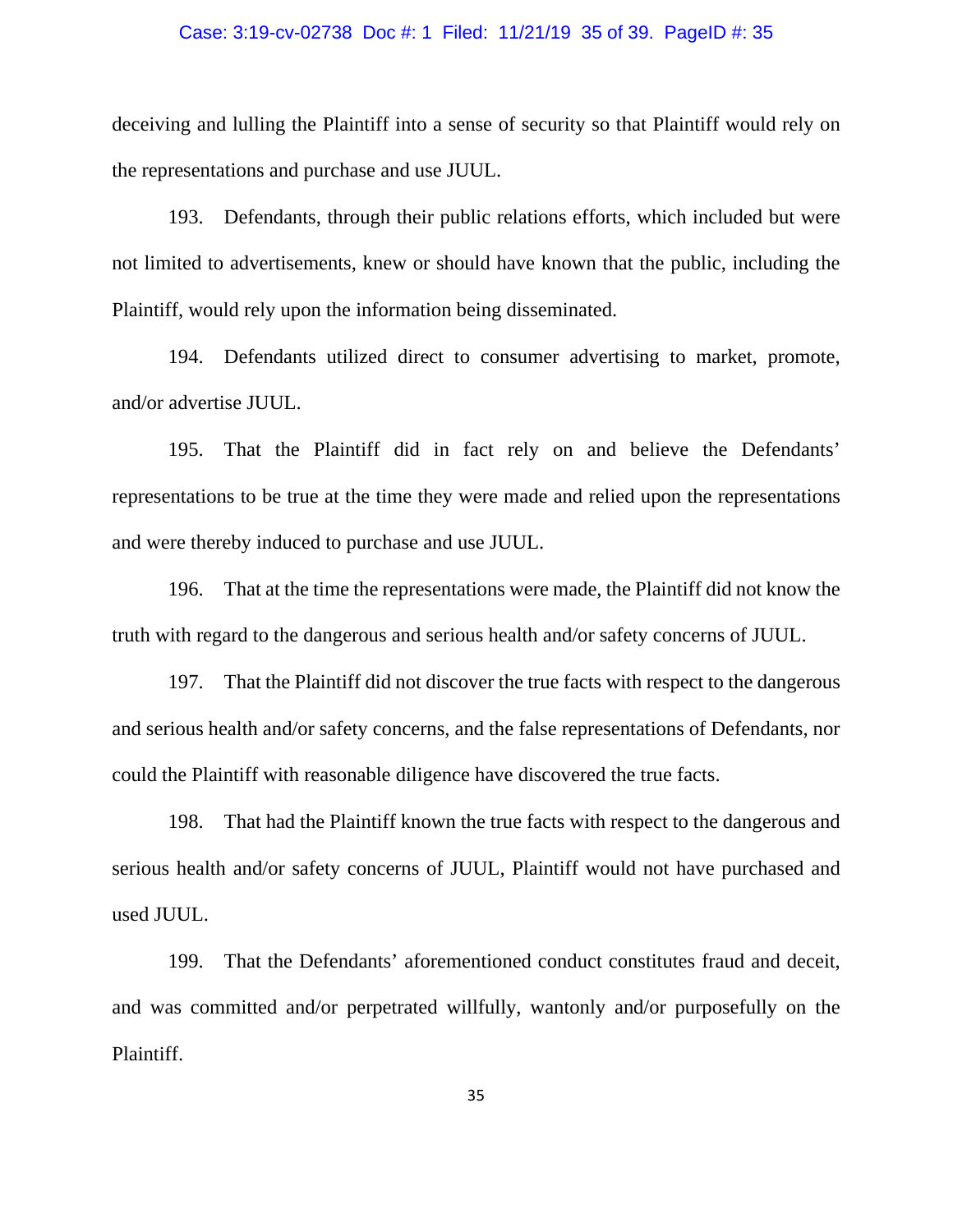#### Case: 3:19-cv-02738 Doc #: 1 Filed: 11/21/19 36 of 39. PageID #: 36

200. As a result of the foregoing acts and omissions, the Plaintiff was caused to suffer serious and dangerous side effects including, addiction to nicotine, as well as other severe and personal injuries which are permanent and lasting in nature, physical pain and mental anguish, including diminished enjoyment of life, as well as the need for lifelong medical treatment, monitoring and/or medications.

201. As a result of the foregoing acts and omissions the Plaintiff requires and/or will require more health care and services and did incur medical, health, incidental and related expenses. Plaintiff is informed and believes and further alleges that Plaintiff will in the future be required to obtain further medical and/or hospital care, attention, and services.

### **CLAIM FOR PUNITIVE DAMAGES**

202. Plaintiff repeats and re-alleges each and every allegation of this Complaint as if fully restated herein.

203. Plaintiff asserts a claim for punitive damages under Ohio Revised Code § 2315.21.

204. Upon information and belief, Defendants engaged in willful, wanton, malicious, and/or reckless conduct that was done without regard to the consequences or the safety of the Plaintiff and caused injuries upon Plaintiff, disregarding his protected right.

205. Defendants' willful, wanton, malicious, and/or reckless conduct includes but is not limited to Defendants' failure to provide consumers with available materials, information and warnings that would have ultimately dissuaded consumers, including the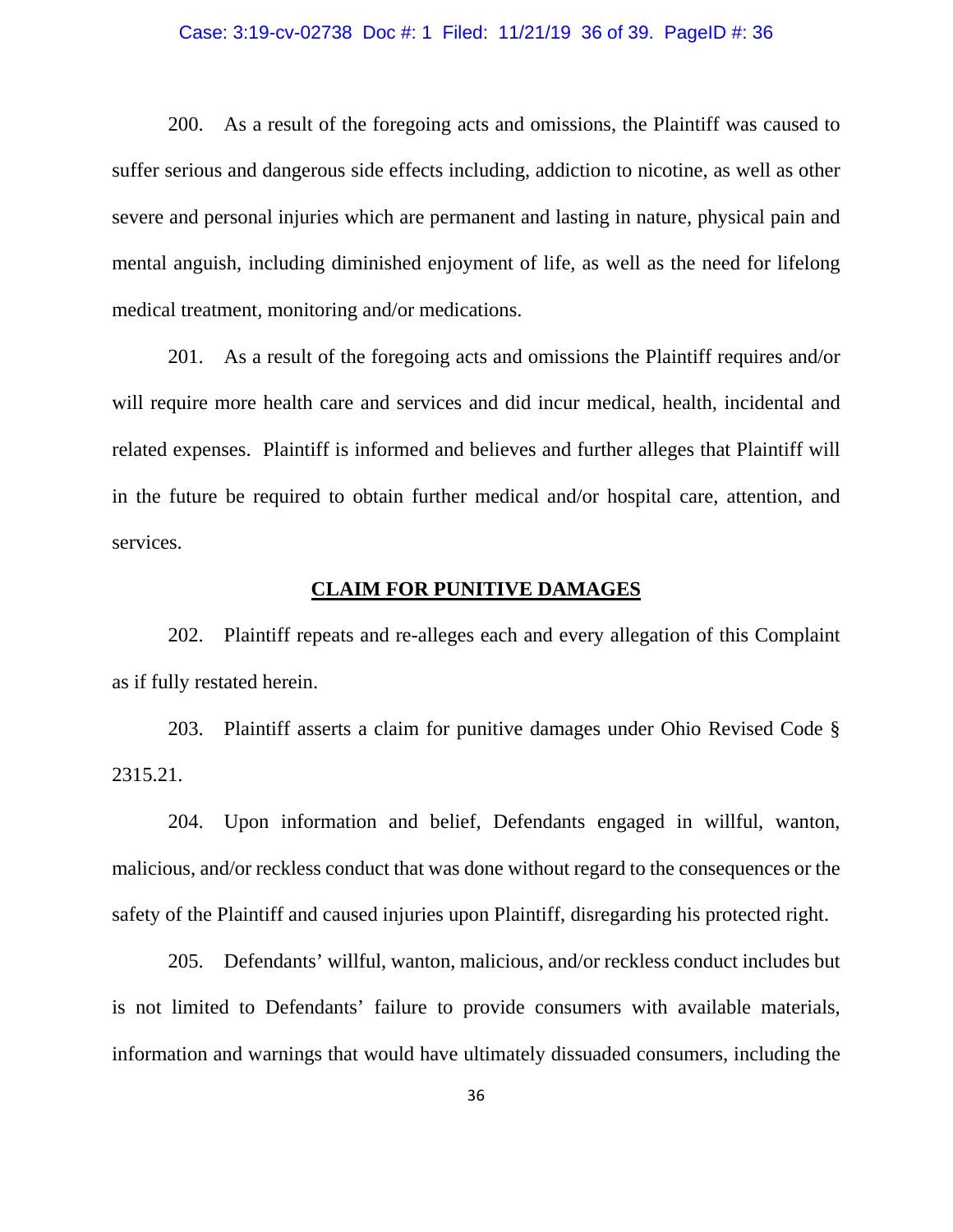#### Case: 3:19-cv-02738 Doc #: 1 Filed: 11/21/19 37 of 39. PageID #: 37

Plaintiff, from purchasing and using JUUL, thus depriving consumers from weighing the true risks against the benefits of purchasing and using JUUL.

206. Defendants have caused significant harm to Plaintiff and have demonstrated a conscious and outrageous disregard for their safety with implied malice, warranting the imposition of exemplary damages.

### **PRAYER FOR RELIEF**

**WHEREFORE**, Plaintiff demands judgment against the Defendants on each of the above-referenced claims and Causes of Action and as follows:

- a. Awarding Plaintiff compensatory damages against Defendants in an amount sufficient to fairly and completely compensate Plaintiffs for all damages;
- b. Awarding Plaintiff treble damages against Defendants so to fairly and completely compensate Plaintiff for all damages, and to deter similar wrongful conduct in the future;
- c. Awarding Plaintiff punitive damages against Defendants in an amount sufficient to punish Defendants for its wrongful conduct and to deter similar wrongful conduct.
- d. Awarding Plaintiff costs and disbursements, costs of investigations, attorneys' fees and all such other relive available under Ohio law;
- e. Awarding that the costs of this action be taxed to Defendants; and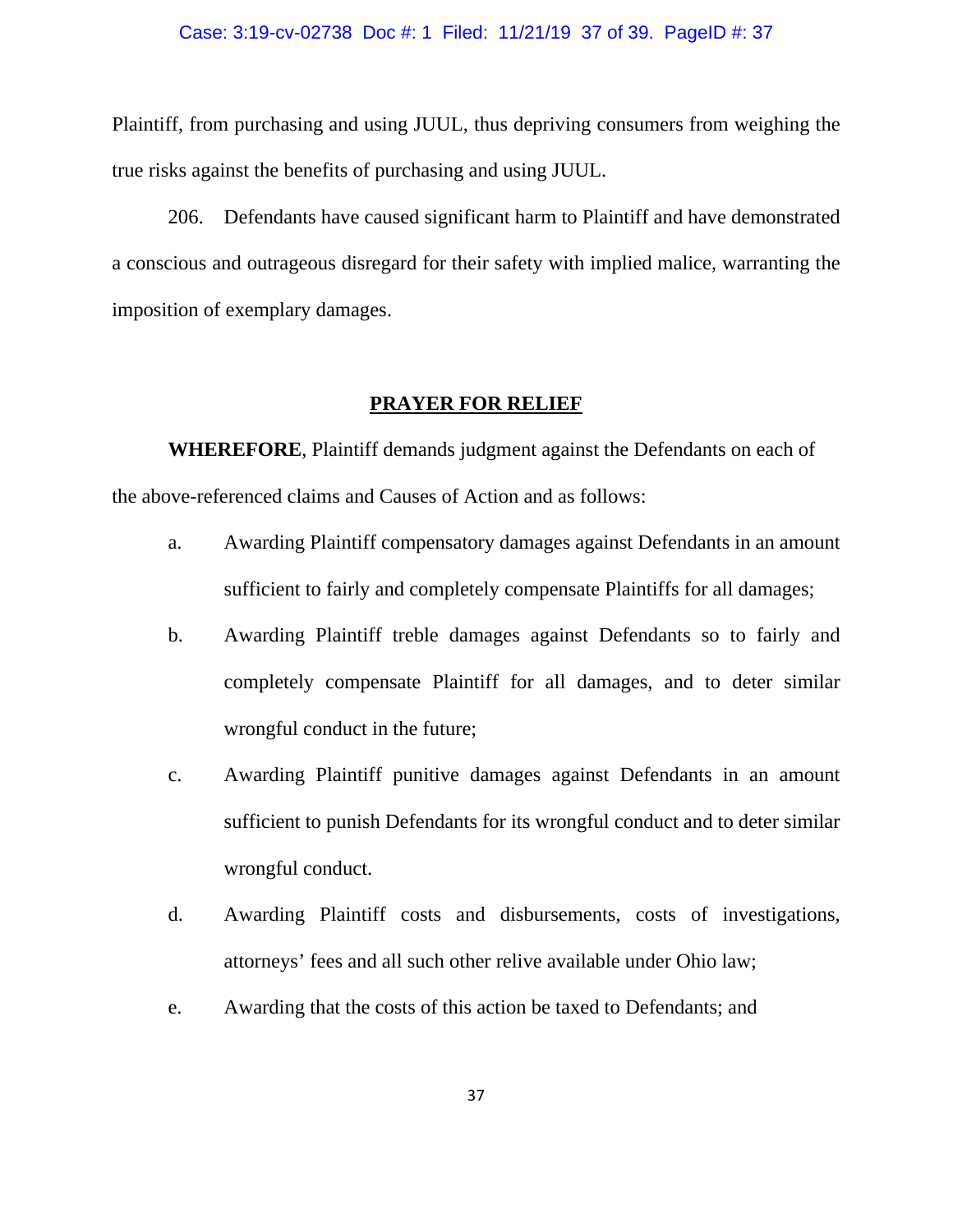Case: 3:19-cv-02738 Doc #: 1 Filed: 11/21/19 38 of 39. PageID #: 38

f. Awarding such other and further relief as the Court may deem just and proper.